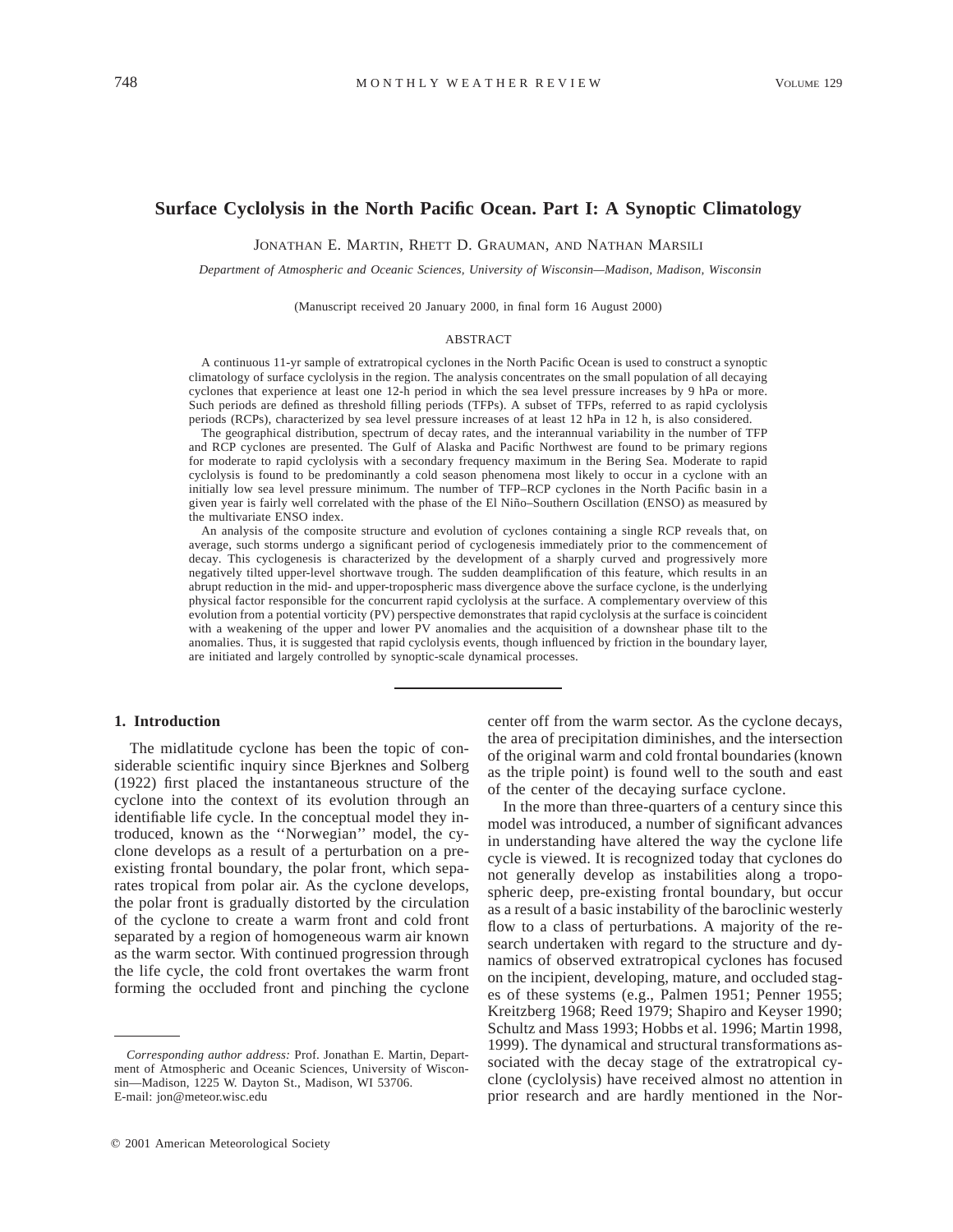wegian model description of the life cycle. Equally unknown is the effect that cyclolysis has on the largerscale environment within which it occurs. A more detailed understanding of the structural and dynamical processes associated with cyclolysis is therefore necessary in order to develop a comprehensive understanding of the complete extratropical cyclone life cycle. To date, studies of cyclolysis have been largely absent from the literature and, when considered at all, have been investigated most frequently from a statistical point of view. This series of papers aims to fortify and extend these initial studies by presenting both a continuous, longterm synoptic climatology of north Pacific cyclolysis (this paper) as well as a detailed synoptic diagnostic case study of a particularly robust example of cyclolysis (Part II).

In order to develop greater understanding of the climatology of cyclolysis, the present paper presents the results of a continuous 11-yr census of cyclone decay in the North Pacific Ocean along with an analysis of the composite structure and evolution of 180 particularly rapid cyclolysis events observed over that period. The primary objectives of this study are 1) to determine the geographical distribution of moderate to rapid surface cyclolysis in the North Pacific Ocean, 2) to characterize the spectrum of cyclolytic rates in that region, 3) to examine the interseasonal variability of moderate to rapid cyclolysis, and 4) to gain a basic understanding of the physical factors involved in observed cases of rapid cyclolysis. In order to accomplish these goals the paper will be organized as follows. In section 2 we present a review of prior work on the issue of cyclolysis. In section 3 we will describe the dataset and analysis method used in the construction of the synoptic climatology described here. Aspects of the frequency and geographic distribution of moderate to rapid cyclolysis events will be presented in section 4. That section also contains an analysis of the interannual variability of the frequency distributions suggesting a link between this variability and the large-scale climate perturbations associated with El Niño-Southern Oscillation (ENSO). An analysis of the composite structure and evolution of the rapid cyclolysis events is presented in section 5. Finally, our conclusions and suggestions for future research will be described in section 6.

## **2. Review of prior work on cyclolysis**

In one of the earliest statistical studies that includes reference to cyclone decay, Zishka and Smith (1980) investigated the climatology of cyclones and anticyclones using a 2° latitude–longitude grid spanning North America and surrounding ocean environments for the months of January and July in the period 1950–77. In that study the total areal statistics, distributions of cyclone–anticyclone events, genesis, lysis, and relative preferred propagation tracks were determined. Cyclolysis during January most frequently occurred along the coast of northern Oregon, Washington, southern British Columbia, and southern Alaska (Fig. 1a). The intensity and frequency of July cyclones were much lower compared to the winter months, as were the number of cyclolytic events. The region of maximum decay in July was located farther north in central British Columbia and along the southern coast of Alaska (not shown).

In work that extended the climatology of explosive cyclones performed by Sanders and Gyakum (1980), Roebber (1984) examined the 1979–82 cold seasons and compared them to the previous 3-yr sample (1976–79). In addition, a climatology of formation, maximum deepening, and dissipation positions for all cyclones in a single year (1980–81) was compiled. It was found that the Gulf of Alaska (Fig. 1b) and an area between Newfoundland, Greenland, and Iceland (not shown) were preferential regions for cold season cyclolysis in the 1-yr sample.

Some insight into the life cycle of associated upperlevel disturbances arose from the work of Sanders (1988), who tracked mobile troughs once a day at 0000 UTC in the Northern Hemisphere 500-hPa analysis during nine cold seasons, October 1976 through May 1984, and again during the 1985/86 cold season. These troughs were identified in the 552-dam geopotential height contour as it was suggested to represent the optimum location of the major band of the circumpolar westerlies. Mobile troughs along this contour were identified each day with dates and locations of their first and final appearances noted. There were several regions of apparent high frequency trough deaths in the nine cold seasons but only one region of maximum trough decay in the Pacific Ocean, centered at  $50^{\circ}$ N,  $140^{\circ}$ W (Fig. 1c). The high number of trough deaths associated with this maximum region encompassed the Gulf of Alaska, the northwestern United States, and the coastlines of British Columbia and southern Alaska. Sanders noted that regions of excess trough deaths might be related to orographic effects as they tended to lie roughly 1000 km upwind from major masses of elevated terrain. It was also noted that a preference for trough deaths was found to occur in southwesterly flow. Lefevre and Nielsen-Gammon (1995) generalized this work by developing an objective scheme for the identification and tracking of mobile troughs in the Northern Hemisphere. Their distribution of trough deaths was similar to Sanders (1988) and showed the Gulf of Alaska region to be an active graveyard for upper troughs throughout the year.

The life cycles of rapidly deepening, North Pacific, cold season (October through March) surface cyclones from 1975 through 1983 were investigated by Gyakum et al. (1989). Data were based upon the National Meteorological Center's (now the National Centers for Environmental Prediction) final Northern Hemisphere surface analysis, performed every six hours. All cyclones included in their statistics were required to have existed for at least 24 h and must have deepened at least 24 hPa in some 24-h period during the life cycle. Thus,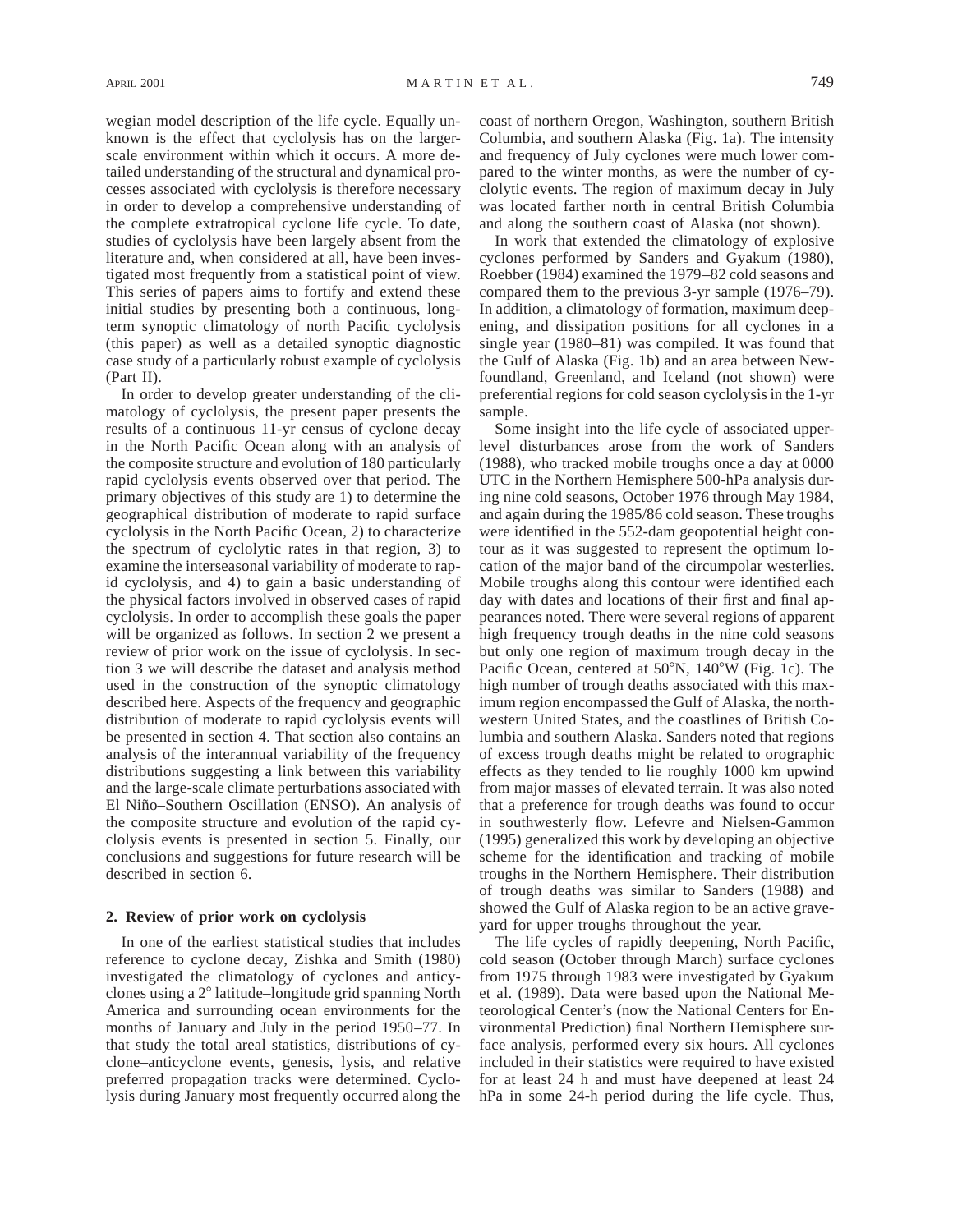

FIG. 1. (a) Areal distribution of Jan cyclolysis from 1950 to 1977. Values represent 28-yr total number of decaying cyclones. Adapted from Zishka and Smith (1980). (b) Cumulative distribution of cyclone dissipation positions during a 1-yr sample (1980–81). Adapted from Roebber (1984). (c) Geographic distributions of 500-hPa mobile trough deaths during nine cold seasons (Oct–May). Adapted from Sanders (1988). (d) Explosive cyclone dissipation position frequencies per 30 days in  $5^{\circ} \times 5^{\circ}$  quadrilaterals. Adapted from Gyakum et al. (1989).

each cyclone in their sample was a ''bomb'' (Sanders and Gyakum 1980). Certain life cycle characteristics of these storms were explored by showing the locations of formation, maximum deepening, and dissipation. Dissipation positions were defined as the location where a given cyclone could no longer be identified by a closed pressure contour (analyzed at 4-hPa intervals) in the sea level pressure field. The results showed that dissipation positions were confined exclusively to a region between  $50^{\circ}$  and  $65^{\circ}$ N with local maxima in the Gulf of Alaska, Bering Sea, and east of the Kamchatka Peninsula (Fig. 1d).

Bell and Bosart (1989) used 15 yr (1963–77) of Northern Hemisphere 500-hPa geopotential heights to construct a climatology of 500-hPa closed circulation centers. These centers, defined by at least one closed 30-m contour around a central minimum or maximum geopotential height value, were identified objectively from twice-daily National Meteorological Center analysis grids. Intensification and decay of cyclonic circulation centers were tracked for all seasons of the year. The Gulf of Alaska and the west coast of the United States were identified as maximum decay regions of closed circulation centers.

Two objective identification and tracking schemes used to describe the distributions of extratropical cyclogenesis and cyclolysis have also been involved in this work. The first was designed by Le Truet and Kalnay (1990). Cyclones included in their statistics had to have been successfully tracked for at least three successive 6- or 12-h intervals. If a cyclone had been tracked for more than three successive time steps and could no longer be detected, it was considered a case of cyclolysis. The scheme was applied to two 50-day Goddard Laboratory for Atmospheres analyses, one beginning in January, the other in June, for the First Global Atmospheric Research Program Global Experiment year (Baker 1983). Results from the analysis showed that the North Sea and the north Pacific Ocean from south of Alaska to north of Japan were important areas of cyclolysis. There was a significant seasonal variation in the latitude for cyclolysis as the average latitude for cyclolysis was  $60.3^{\circ}N$  in summer and  $55.9^{\circ}N$  in winter. Another scheme, developed by Sinclair and collaborators over a period of years (Sinclair 1994, 1995, 1996, 1997; Kidson and Sinclair 1995), has yielded similar results with regard to the distribution of cyclolysis (see Fig. 9d, Sinclair 1997).

Within this rather disparate collection of prior studies, none has examined the spatial distribution of surface cyclolysis events continuously over a number of years or attempted to characterize the spectrum of rates of cyclolysis that exist in nature. Additionally, no prior study has revealed the characteristic composite tropospheric structure and evolution of rapid cyclolysis events. The multiyear study presented in this paper fills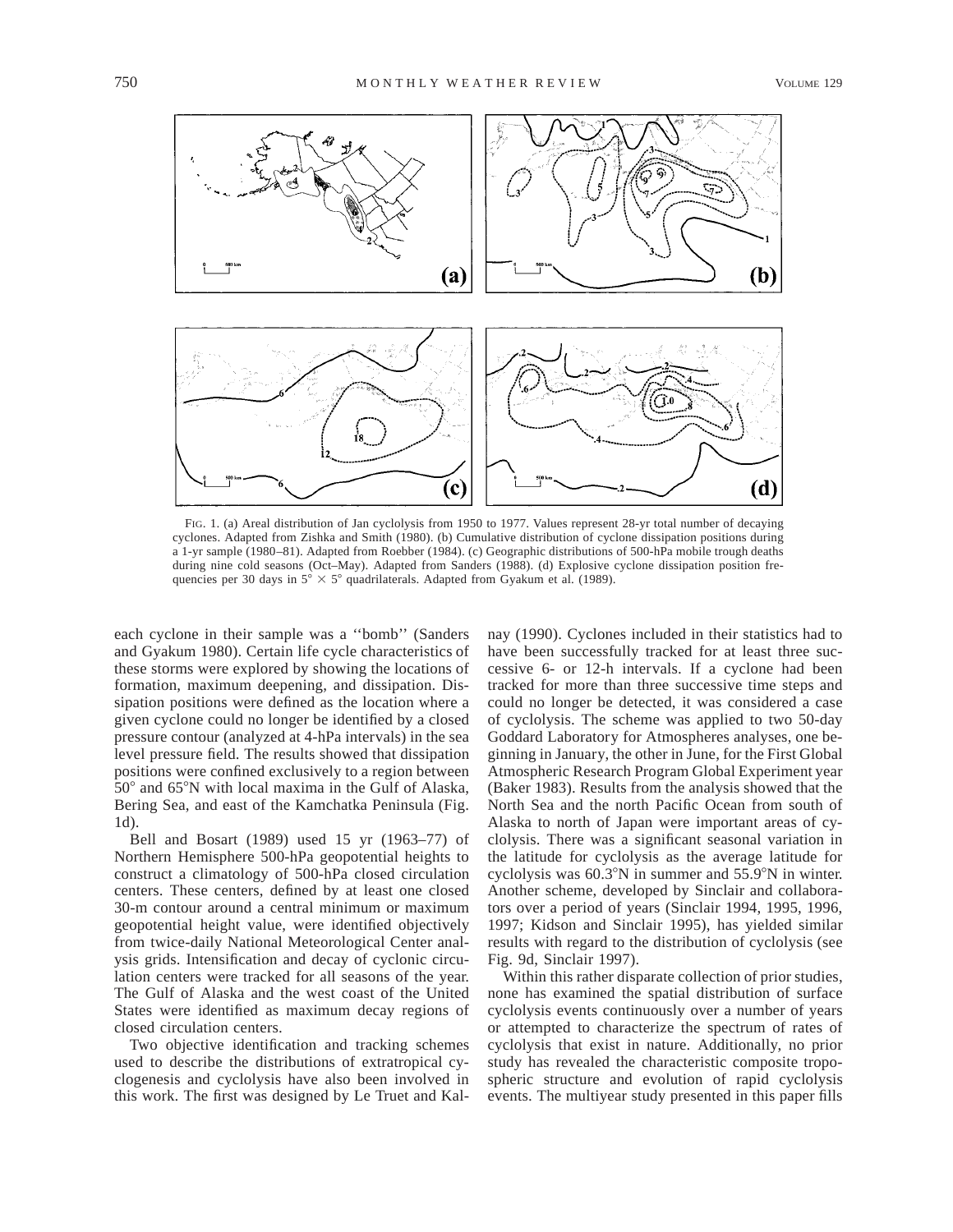

FIG. 2. Map of the North Pacific Ocean analysis region indicating the geographic locations mentioned in the text.

these gaps in knowledge by providing the most complete and comprehensive climatology to date, insights into possible interseasonal and interannual variability in cyclolysis, as well as an analysis of the composite synoptic-scale structure and evolution of rapid cyclolysis events.

### **3. Dataset and analysis methodology**

The limited-area climatology presented here was performed over the North Pacific Ocean, Gulf of Alaska, Sea of Okhotsk, Bering Sea, and surrounding landmasses (Fig. 2) using uninitialized European Centre for Medium-Range Weather Forecasts analyses from the period July 1986 through June 1997. These data were processed using the General Meteorological Analysis Package software and were used to subjectively identify and track sea level low pressure systems in the analysis region. The reduced sea level pressure  $(P_{sl})$  at each grid point was calculated using the twice-daily (0000 and 1200 UTC) 1000-hPa analyses of geopotential  $(\phi)$ , and virtual temperature  $(T<sub>v</sub>)$  according to the relationship

$$
P_{\rm sl} = 1000 \left( 1 + \frac{\phi \Gamma}{g T_{\rm v}} \right)^{g/RT}, \tag{1}
$$

where *R* is the gas constant for dry air (287 J kg<sup>-1</sup> K<sup>-1</sup>), *g* is the globally averaged acceleration due to gravity (9.81 m s<sup>-2</sup>) at the earth's surface, and  $\Gamma$  is the standard atmospheric lapse rate  $(0.0065^{\circ}C \text{ m}^{-1})$ .

Cyclones were required to exist for at least one 12-h period to be considered for inclusion in this sample. A low pressure system was defined as a minimum in the sea level pressure field surrounded by at least one closed isobar (analyzed at 2-hPa intervals). Tropical cyclones were excluded, although once a tropical cyclone appeared to have acquired baroclinic characteristics (determined subjectively) it was included in the census. In addition, decaying systems moving from eastern Asia were not considered in our statistics until they were within 300 km of the Sea of Okhotsk and the western Pacific Ocean. Landfalling systems coming from the Sea of Okhotsk, Bering Sea, or the North Pacific Ocean were analyzed until the sea level pressure minimum was located roughly 300 km inland.

By comparing successive 12-h periods, filling rates and tracks of closed contoured minima in sea level pressure were compiled. The recorded information for each system included 12-h pressure changes, as well as the onset time, date, and position of the 12-h period of most rapid filling. Cyclones were tracked until their central pressures weakened to 1015 hPa. The location of the 12-h period of most rapid cyclolysis for each system was determined by comparing the locations of its sea level pressure minimum on the two successive maps spanning the 12 h of its most rapid filling. The midpoint of this line segment was considered the location of most rapid decay. Some slight placement errors due to the passage of time between analyses and the scarcity of data over the ocean is introduced by this method, but such errors cannot be avoided and likely do not camouflage the true nature or geographic distribution of the cyclolysis.

### **4. Results of cyclolysis climatology**

In the course of this analysis of cyclolysis, it became apparent that a catalog of every 12-h period of cyclone filling would be an intractable problem as the sheer volume of such events is overwhelming. Evidence of this fact arose from a comprehensive analysis of decaying cyclones sampled in the 8-month period from 1 October 1986 to 31 May 1987. Every sea level low pressure system observed in the analysis region was tracked twice daily through time using the methods de-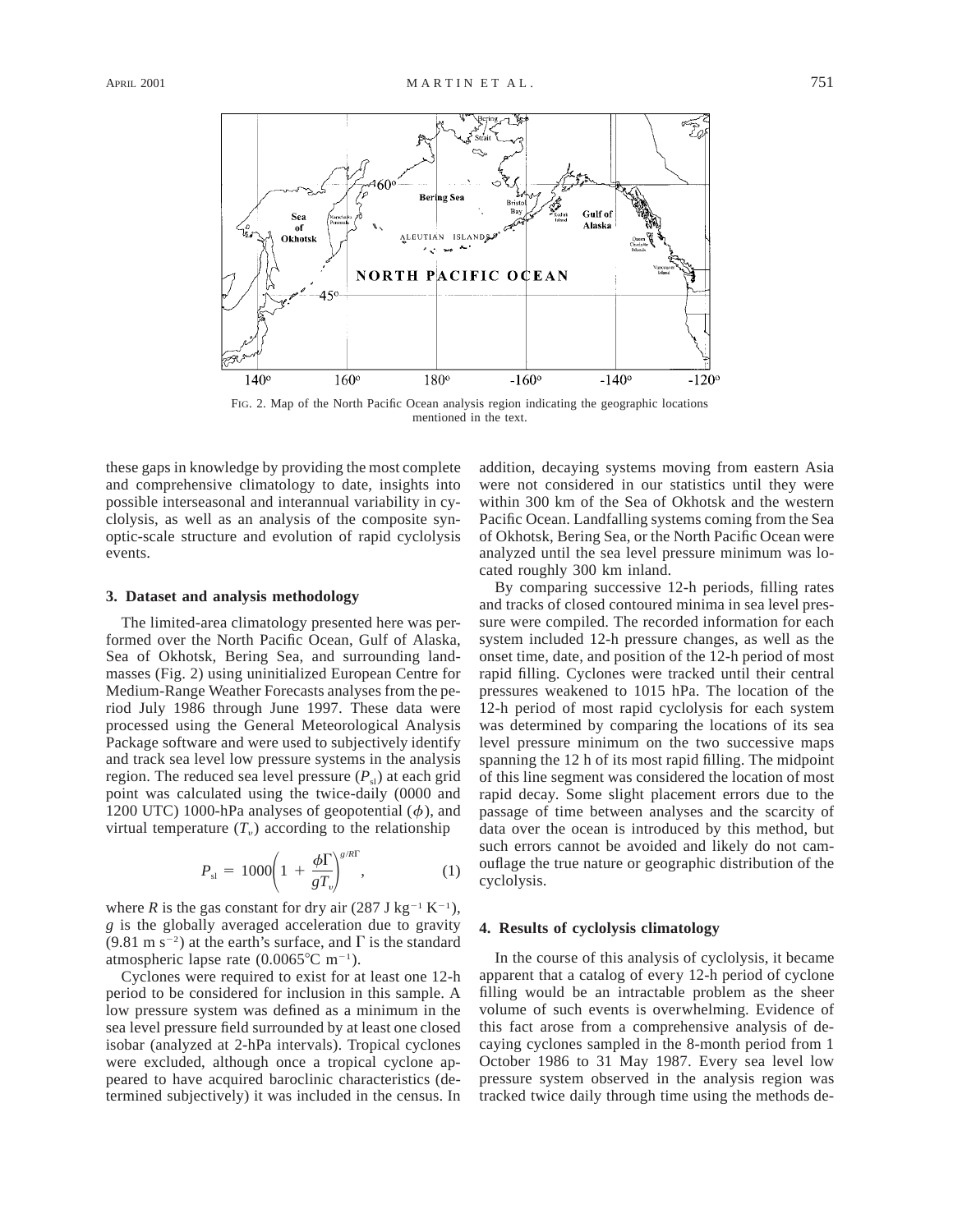

FIG. 3. Number distribution of 12-h cyclone filling rates observed in the analysis region between 1 Oct 1986 and 31 May 1987. Dots correspond to the number of 12-h filling periods observed at each discrete filling rate.

scribed in section 3. An incident of cyclolysis was noted if the pressure change at the cyclone center between successive periods was  $+1$  hPa or greater. The number of occurrences of cyclolysis, thus defined, were totaled for the minimum filling rate of 1 hPa  $12 h^{-1}$  up to the maximum observed filling rate of 22 hPa  $12 h^{-1}$ . Over this 8-month period, a total of 587 filling periods, associated with 140 sampled storms, were observed. The intensity distribution of these filling rates is presented in Fig. 3. As a practical alternative to including all cyclolysis periods in the full 11-yr climatology, the analysis focused on the most rapid 20% of cyclolysis events represented by the tail of the distribution. We therefore chose to define a threshold filling period (TFP) as a 12-h period in which the sea level pressure minimum associated with a cyclone increased by at least 9 hPa. Such a definition allows for the possibility that a single cyclone may experience more than one TFP during its life cycle.

The percentile ranks of a number of 12 h filling rates in this 8 month sample are displayed in Table 1. Slightly less than one in five filling periods met the criteria for a TFP. Much less frequently observed was a filling period of at least 12 hPa in 12 h, occurring only once in every 14 cyclolytic periods. We therefore chose to define a rapid cyclolysis period (RCP) as a cyclone filling rate of at least  $12$  hPa  $12$  h<sup>-1</sup>. This subjective choice provides a convenient, though not exact, symmetry with the Sanders and Gyakum (1980) *latitudinally adjusted* criteria for explosive cyclogenesis. It will be shown subsequently that the nearly 3:1 ratio between 9- and 12 hPa filling rates observed in the 8-month sample is also observed in the 11-yr climatology. Thus, the threshold value for an RCP separates a subset of rapid cyclolysis events from the much larger class of moderate ones (TFPs) upon which the climatology is based.

In this section the climatological distribution of TFPs

TABLE 1. Percentile ranking of all filling events occurring at or below a given filling rate from 1 Oct 1986 to 31 May 1987.

| Minimum filling rate (hPa) | Percentile rank (%) |
|----------------------------|---------------------|
|                            | 68.9                |
|                            | 75.8                |
|                            | 82.6                |
| 10                         | 87.7                |
| 11                         | 90.1                |
| 12                         | 92.8                |

is discussed first. The distribution of the RCP subset is then described in a similar manner. Since cyclone activity is most frequent during the cold season, our climatological ''year'' straddles that season and runs from July to June. The results of the climatology are presented in this section in two different forms; a frequency distribution and a geographical distribution. This dual presentation method is motivated by the fact that significant interannual variability exists both with regard to the number of TFPs (and cyclones with TFPs) as well as the geographical distribution of these events. The frequency distribution is presented first.

### *a. Frequency distribution of TFPs*

The results of our 11-yr climatology show that there were 825 TFPs associated with 576 individual cyclones in the analysis region. Multiple TFPs associated with a single cyclone were observed both in consecutive 12-h periods as well as in nonconsecutive 12-h periods. A breakdown of the TFPs in the 576 cyclones is given in Table 2. Precisely two-thirds of all qualifying cyclones experienced only a single TFP while more than one in five experienced exactly two consecutive TFPs. Roughly 1 in 16 experienced three consecutive TFPs while only 1 in 72 experienced four consecutive TFPs. In this section we will present an analysis of the total frequency distribution of TFPs, a stratification of TFPs with respect to initial cyclone intensity, and a cumulative monthly distribution of TFPs.

The total number of TFPs stratified by intensity is shown in Fig. 4. Note that there is roughly a threefold decrease in the frequency of occurrence for each 3-hPa increase in filling rate. More than 65% of all TFPs occur within the range of 9–11 hPa 12 h<sup>-1</sup>. The frequency distribution of TFPs in individual years of the climatology is given in Fig. 5. This portrayal of data high-

TABLE 2. Number of qualifying cyclones in the 11-yr sample with the given distribution of TFPs during the decay process.

| Sequence of TFPs          | Number of such cyclones |
|---------------------------|-------------------------|
| Single TFP                | 384                     |
| Two consecutive TFPs      | 127                     |
| Three consecutive TFPs    | 38                      |
| Four consecutive TFPs     | 9                       |
| Two nonconsecutive TFPs   | 17                      |
| Three nonconsecutive TFPs |                         |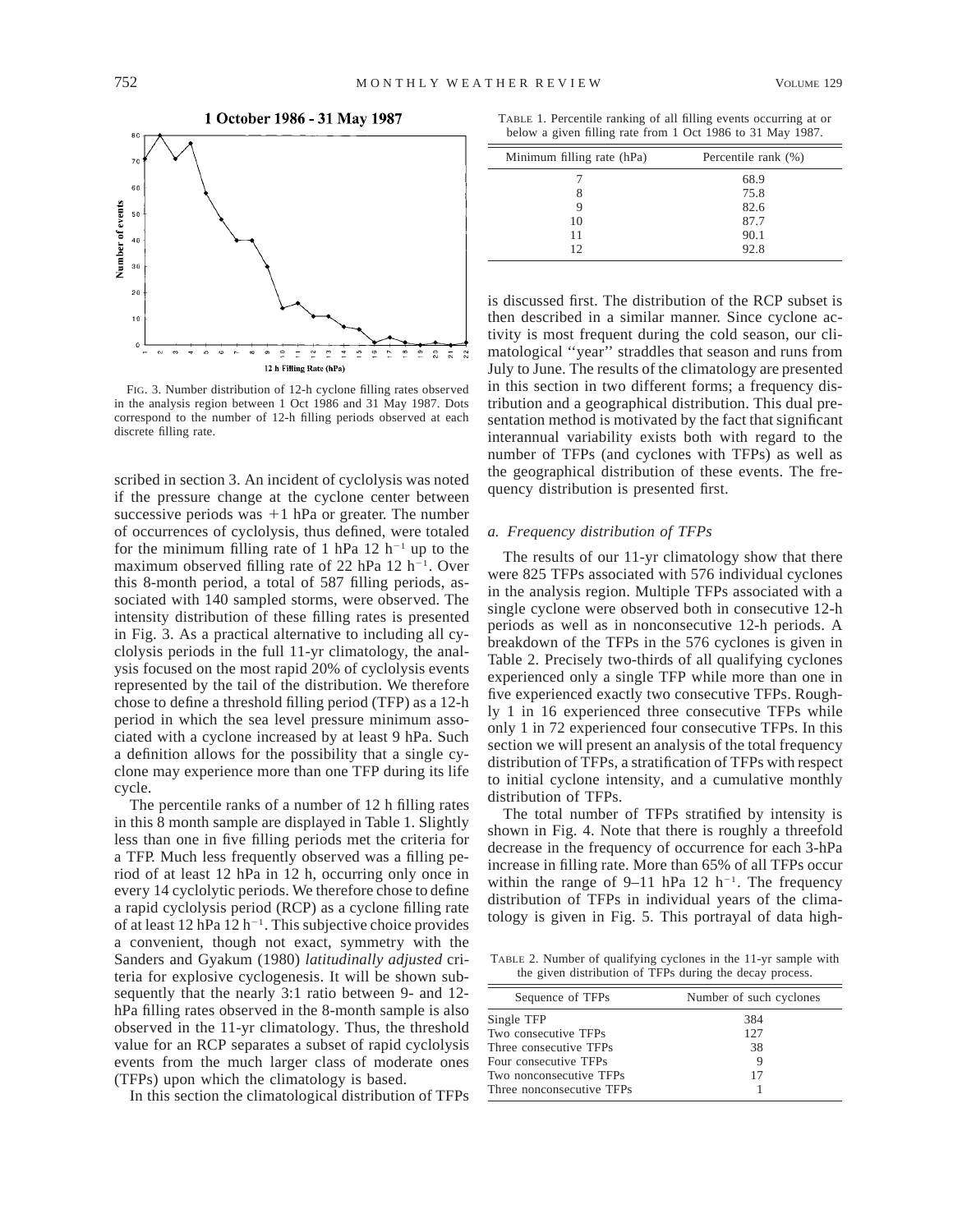

FIG. 4. Cumulative number distribution of 12-h filling rates of 9 hPa or higher over the 11-yr sample (defined as TFPs). Numbers in parentheses represent the actual number of events in each filling rate category. Light shading highlights the subset of TFPs defined as RCPs (see text for explanation).

lights the considerable interannual variability that exists in the number of TFPs. Not surprisingly, this variability is largely reflected in the total number of TFPs of weakest intensity  $(9-11$  hPa  $12$  h<sup>-1</sup>).

A reasonable hypothesis regarding cyclones that experience a TFP is that they begin their periods of notable filling at a very low sea level pressure. This hypothesis is based upon the fact that intense surface cyclones experience significant lower-level mass convergence. When, on occasion, the compensating upper-level mass divergence is weaker, moderate or rapid filling may result. In order to test this hypothesis, the population of 576 cyclones containing at least one TFP was further stratified by considering their initial cyclone intensity, defined as the sea level pressure observed just before the first TFP occurs in a given cyclone. As an example, a cyclone observed to have had a sea level pressure minimum of 964 hPa immediately prior to its first TFP would be considered to have begun the cyclolysis process in the 960–969-hPa range. The results of such a partitioning are shown in Fig. 6. These results show that 189 of the 576 sampled cyclones began their filling in the 970–979-hPa range, accounting for 32.8% of cyclones with TFPs. There were 154 storms with initial cyclone intensities in the 980–989-hPa intensity range containing TFPs. Forty-one cyclones with at least one TFP began filling in the 950–959-hPa intensity range, while only nine began such decay from the 940–940 hPa range. The smaller numbers in the latter group, however, most likely reflect the increasing rarity of storms with these extremely low initial sea level pressures. Of the 576 cyclones associated with TFPs only 10 had an initial cyclone intensity of 1000–1009 hPa, while none were observed with an initial cyclone intensity exceeding 1010 hPa. Large numbers of cyclones with sea level pressure minima in the 990–1009-hPa range were found in the climatology and yet only 15.5% of all cyclones experiencing a TFP began to fill from



FIG. 5. Annual number of all TFP events (thick solid line) compared to the respective annual number of moderate cyclolysis events (9–11 hPa, thick dashed line) and rapid cyclolysis events (thin dashed line) for the 11-yr sample.

within this range of intensity. Thus, it appears that TFPs are most likely to occur in cyclones of considerable initial intensity.

Such intense cyclones almost exclusively occur in the cold season suggesting that TFPs may well be a predominantly cold season phenomena. The monthly distribution of TFPs for the 11-yr climatology presented in Fig. 7 testifies to an obvious cold season bias for the occurrence of TFPs. In fact, more than three-quarters of all TFPs occur from November to March, and each of these months recorded more than 100 TFPs during the 11-yr climatology. Also noteworthy is the fact that the increase in TFPs transitioning from autumn to winter is much more pronounced than the decrease that occurs during the transition from winter to spring.



FIG. 6. Bar graph representing the initial cyclone intensity distribution for the cumulative number of cyclones that experienced a TFP. The analogous distribution for RCP cyclones is shaded gray. Numbers in parentheses represent the number of cyclones of each type (bold for TFPs, italicized for RCPs) at each initial cyclone intensity.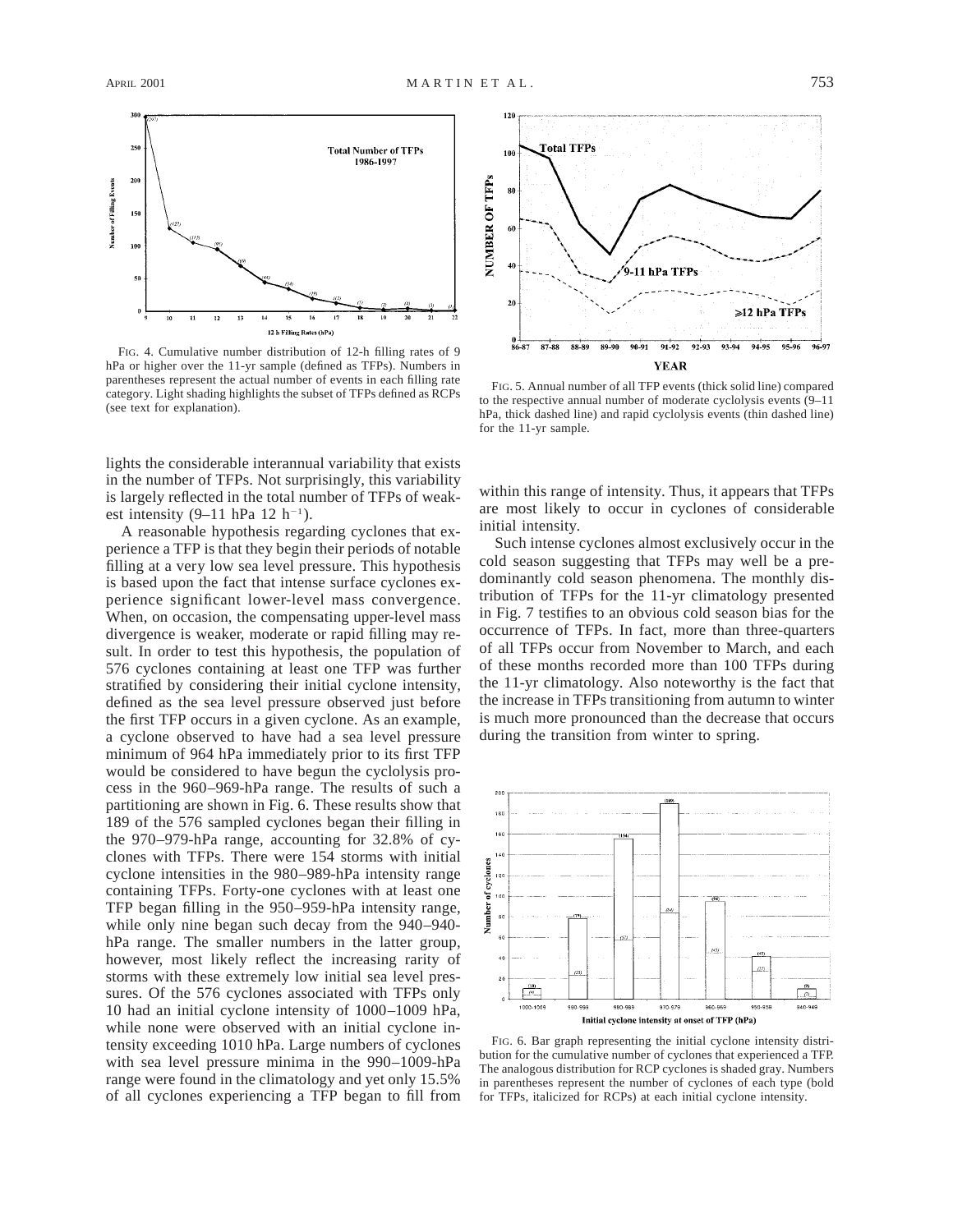

FIG. 7. Cumulative monthly distribution of TFP (RCP) events for the 11-yr sample. Number of TFP (RCP) events is in bold (italicized) numbers.

#### *b. Geographical distribution of TFPs*

Considerable variability also existed in the geographical distribution of cyclones with TFPs. In order to document this distribution, we noted the position at which each qualifying cyclone (i.e., one that experienced at least one TFP) experienced its maximum 12-h period of decay. Each such position is designated with a black dot in Fig. 8. The decision to mark only the TFP of greatest intensity for each qualifying cyclone undoubtedly yields an underrepresented distribution of cyclone decay. However, it also provides a clearer and more concise identification of the regions of most intense cyclolysis.

The interannual geographical variability of cyclolysis is considerable. Rather than display the distribution for all 11 years, only a representative couple of examples are illustrated. The frequency of TFPs in the Bering Sea varied between 1993–95 (Figs. 8a and 8b, when a large number of TFPs were documented) and 1995–97 (Figs. 8c and 8d, when very few TFPs were observed). Another example of this variability centers on the Aleutian Islands, which seemingly served as an axis of maximum TFP activity in 1993–94 (Fig. 8a) but as an axis of inactivity the following year (Fig. 8b).

The cumulative geographical distribution of maximum TFPs for the entire 11-yr climatology is presented in Fig. 9. This distribution was generated by plotting the points of maximum 12-h decay for each TFP cyclone onto a single map. The region of interest was then subdivided into  $2.5^{\circ} \times 2.5^{\circ}$  latitude–longitude quadrilaterals and the number of qualifying cyclones in each box was counted. These number densities were then contoured to produce Fig. 9. The analysis makes it clear that the Gulf of Alaska contained a far greater population of cyclones with TFPs than any other region in the North Pacific. A striking feature of Fig. 9 is that, not surprisingly, proximity to elevated terrain (the Coastal range of Alaska and British Columbia) apparently exerts a considerable influence on the frequency of moderate cyclolysis. Almost every location between  $48^{\circ}$  and  $60^{\circ}$ N experienced at least one qualifying cyclolysis event over the course of the 11-yr climatology. The average latitude for all qualifying cyclones in our study was  $55.8^{\circ}$ N, nearly identical to that observed by LeTruet and Kalnay (1990) in a much more limited study. Also, the distribution in Fig. 9 fortifies the earlier analyses of Roebber (1984) and Gyakum et al. (1989) (Figs. 1b,d).



FIG. 8. Geographical distribution of maximum decay positions (black dots) of TFP cyclones observed in (a) 1993– 94, (b) 1994–95, (c) 1995–96, and (d) 1996–97.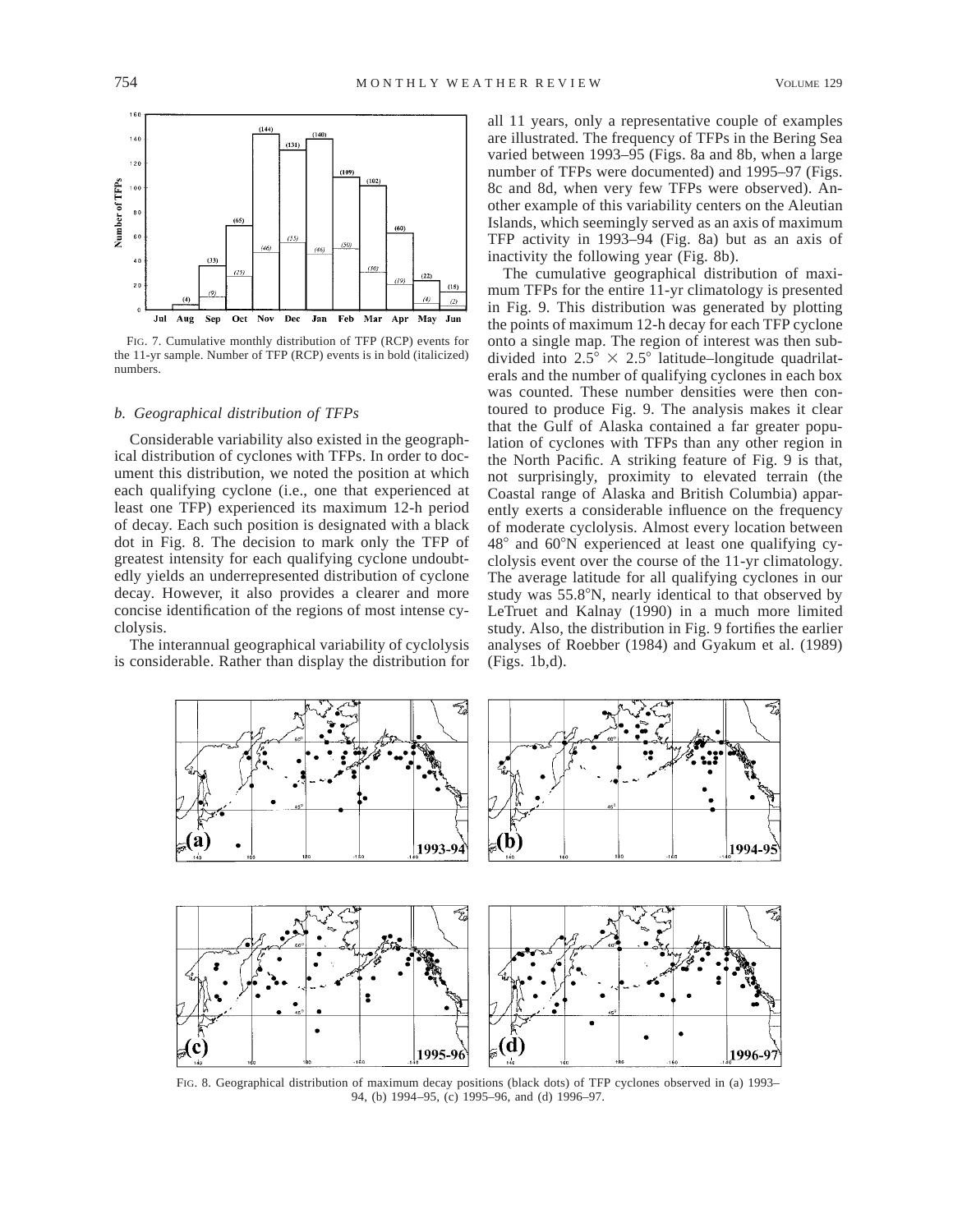

FIG. 9. Cumulative areal number distribution of TFP cyclones from 1986 to 1997. Thin dashed lines are the 11-yr average sea level isobars labeled in hPa and contoured every 2 hPa.

# *c. Frequency of RCPs*

In the 11-yr sample there were 286 RCPs associated with 242 distinct cyclones. In contrast to the fairly high number of cyclones exhibiting multiple TFPs, only 44 of the 242 rapidly decaying cyclones (18%) exhibited multiple RCPs. The distribution of initial cyclone intensity for all RCP storms is presented in Fig. 6. The storms that compose this population did not necessarily begin the decay phase with an RCP but rather had at least one RCP during the decay process. The distribution for RCP storms is nearly symmetric around the 970– 979-hPa range (slightly skewed toward higher pressure intervals). The distribution for non-RCP storms in the sample is much more obviously skewed toward higher pressure intervals. The RCPs are less broadly distributed by month than the TFPs (Fig. 7) and exhibit a slightly more abrupt seasonal transition than do the TFPs. The RCPs are still a predominantly cold season phenomena with nearly 70% of all events occurring from November to February.

It is interesting to consider what percentage of TFP cyclones in a given initial cyclone intensity range experience an RCP during their decay stage. Such percentages can be gleaned from Fig. 6. Excluding the 1000–1009- and 940–949-hPa ranges (as 10 or fewer cyclones populated each of these ranges), it is clear that the percentage of TFP storms that experience an RCP increases steadily as the initial cyclone intensity increases. Thus, more intense cyclones that are decaying at at least a moderate rate run a greater risk of experiencing a period of rapid decay than weaker, moderately decaying storms.

# *d. Geographical distribution of RCPs*

A sample of the geographical distribution of cyclones experiencing RCPs is shown in Fig. 10. Analogous to the portrayal in Fig. 8, each square represents the position at which each qualifying cyclone experienced its maximum 12-h period of decay. The RCP cyclones demonstrate a similar interannual variability as the larger population of TFP cyclones. Note, for instance, the substantial differences in the Bering Sea between the successive years 1988/89 and 1989/90 (Figs. 10a,b). Also, rapid cyclolysis in the Gulf of Alaska was quite densely distributed in 1992/93 but rather sparsely so just four years later (Figs. 10c,d).

The cumulative distribution of RCPs over the 11-yr climatology is shown in Fig. 11. Constructed in the same manner as Fig. 9, the analysis reveals that the Gulf of Alaska is the most likely portion of the North Pacific to host a rapid cyclolysis event. The Bering Sea represents the only other spatially coherent region in which rapid cyclolysis is common and widely distributed. The western and central North Pacific, on the other hand, experienced relatively few cyclones with RCPs. The average latitude for all RCPs in the sample was 56.3°N, half a degree farther north than that of the larger class of TFPs.

### *e. Interannual variability of cyclolysis and ENSO*

As previously shown, analysis of the year to year distribution of decaying surface cyclones reveals the existence of considerable interannual variability in both the total number of events and their spatial distribution. It is tempting to suggest that some link may exist between this observed interannual variability and recognized global-scale climate anomalies.

The most widely acknowledged coupled ocean–atmosphere phenomenon responsible for global climate variability on the interannual timescale is the ENSO. In the Northern Hemisphere winter, El Niño events (the warm phase of ENSO) are associated with a strong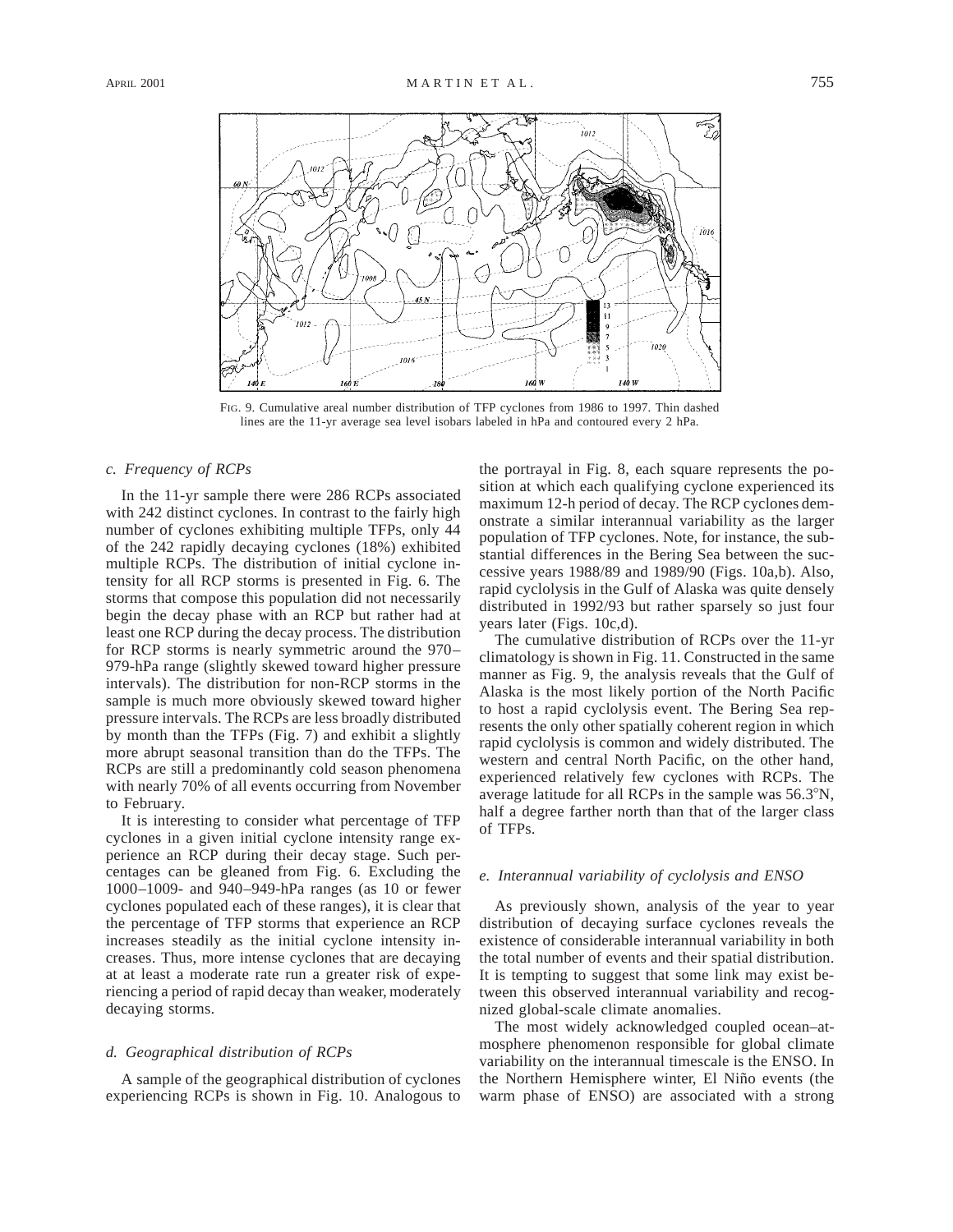

FIG. 10. Geographical distribution of maximum decay positions (black dots) of RCP cyclones observed in (a) 1988–89, (b) 1989–90, (c) 1992–93, and (d) 1996–97.

trough and ridge teleconnection pattern (Horel and Wallace 1981), known as the Pacific–North American pattern (Wallace and Gutzler 1981), which usually brings clouds and rain to the southwestern United States and northwest Mexico while the Midwest and Pacific Northwest are typically drier and slightly warmer. The cold phase of ENSO, La Niña, often results in a more zonal jet in the Northern Hemisphere winter. A consequence of this zonal jet is a warmer than average southeastern United States and a colder and wetter northwestern United States.

The multivariate ENSO index (MEI) is a diagnostic

tool used to monitor the magnitude and phase of ENSO and is based on six primary atmospheric and oceanic variables over the tropical Pacific Ocean. These six variables are sea level pressure, zonal and meridional components of the surface wind, sea surface temperature, surface air temperature, and fractional cloud cover. These six components are combined to compute the MEI for each of 12 sliding bimonthly periods (December– January, January–February, ..., November–December) (Wolter and Timlin 1993). A positive MEI corresponds to El Niño conditions while a negative MEI corresponds to La Niña conditions.



FIG. 11. Cumulative areal distribution of RCP cyclones from 1986 to 1997. Thin dashed lines are the 11-yr average sea level isobars labeled in hPa and contoured every 2 hPa.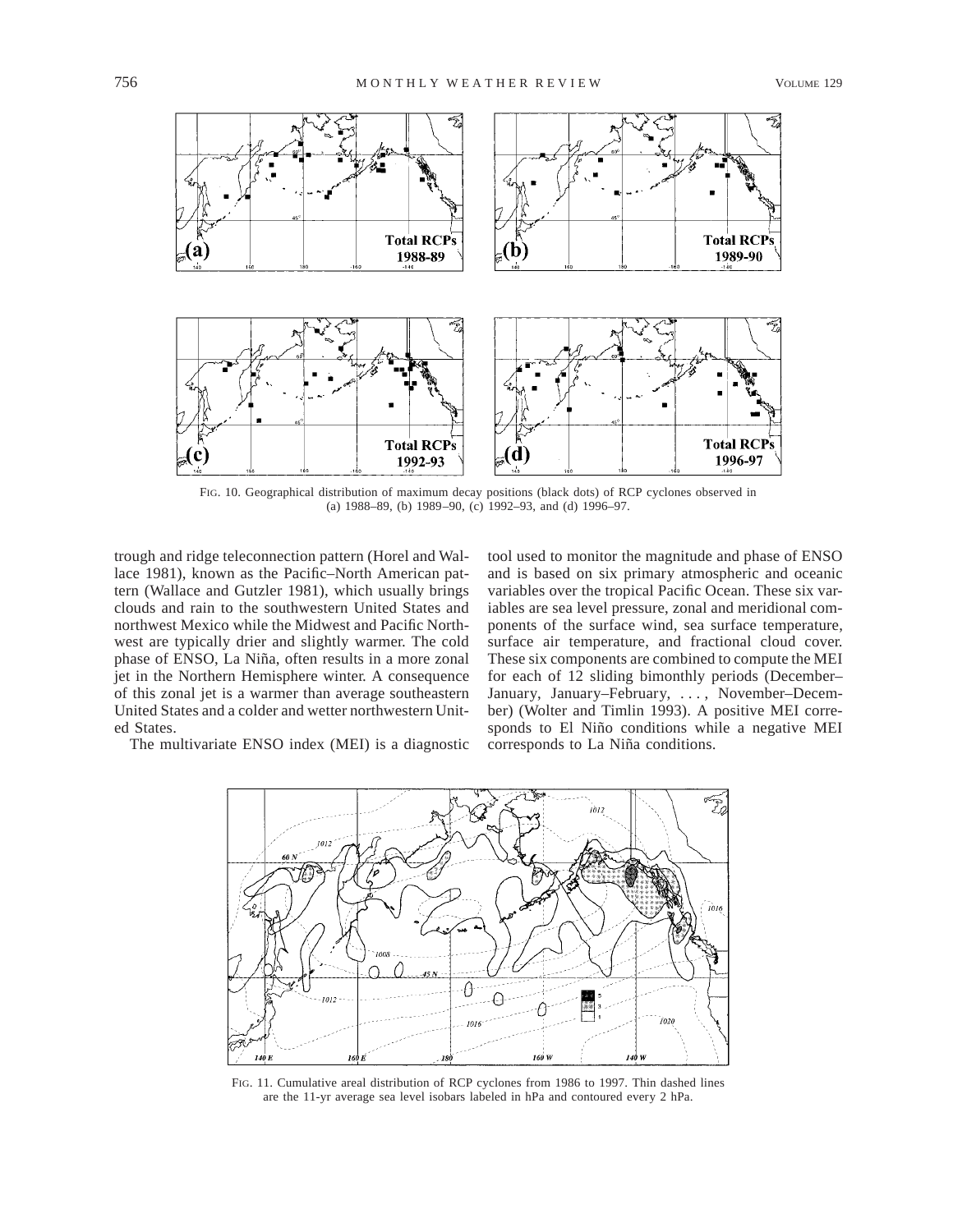

FIG. 12. (a) Time series of the number of TFP cyclones (gray squares) in each year of the 11-yr sample contoured as a dashed line. Time series of MEI (see text) is contoured as a solid line. Black squares represent the MEI value averaged over 6-month periods centered on Apr and Oct of each year. Open circles represent the mean MEI for each climatological year. The linear correlation coefficient, *r,* relates mean annual MEI to the number of TFPs in each year of the time series. (b) As for (a) except dashed line represents a time series of annual number of RCP cyclones and r relates this number to the mean annual MEI.

The observed interannual variability of moderate cyclolysis in the north Pacific Ocean appears to be related to the ENSO phenomenon. Figure 12a shows this relationship graphically by portraying the MEI and the annual number of TFPs. The squares in the MEI time series (solid line) represent the MEI value averaged over 6-month periods centered on April and October of each climatological year. The open circles on the MEI time series are the mean of the averaged April and October MEI values for a given climatological year. It is these values whose linear correlation with the number of TFPs in each year is given by the correlation coefficient, *r.* A correlation coefficient of 0.64 is fairly large and indicates that nearly 41% of the variation in the number of TFPs may be accounted for by a linear relationship with ENSO as measured by the MEI. Rapid cyclolysis was also compared with the MEI to determine if some correlation exists between these more extreme cyclolysis events and ENSO. Figure 12b compares the averaged MEI to the number of RCPs over the 11-yr study. The *r* value for these data is lower, 0.49, suggesting that 24% of the variation in the number of RCPs may be accounted for by a linear relationship with ENSO as measured by the MEI. Finally, a one-sided Student's t-test indicates that these correlations are significant at the 95% confidence level.

Thus far, statistical information regarding the distribution of moderate to rapid cyclolysis events in the north Pacific Ocean has been presented. In an attempt to better understand the physical mechanisms that contribute to cyclolysis in the North Pacific basin, a composite analysis of the structural evolution of decaying cyclones is presented in the next section. To make the problem slightly more tractable while preserving the essence of the physical processes involved, we consider only a subset of all TFP cyclones, namely, those that experienced a single RCP.

## **5. Composite structure of RCP cyclones**

In our 11-yr sample, there were 200 individual cyclones that experienced a single RCP. Although perusal of this set of storms revealed considerable intercase variability in large-scale structure and evolution, there were some common features as well. In an effort to isolate these common elements of single RCP cyclones in the North Pacific Ocean, this section presents and discusses the results of analysis of the composite structure and evolution of such cyclones in the 11-yr sample. For each discrete single RCP cyclone in the sample, we define *T*  $= 0$  as the *beginning* of the 12-h period during which the RCP for a given cyclone occurred. This designation allows the discussion of the composite RCP to be normalized to a common decay following time. For each single RCP cyclone in the sample, three days of data on either side of  $T = 0$  were considered. In the course of the subsequent presentation, reference will be made to three other analysis times;  $T - 24$  h,  $T - 12$  h, and  $T + 12$  h, which refer to the moments 24 and 12 h *before,* and 12 h *after,* the initiation of rapid decay, respectively.

In order to take account of the wide spatial distribution and temporal evolution of the set of single RCP cyclones, the following compositing procedure was followed. For each analysis time, the sea level pressure minimum of each single RCP cyclone was located.<sup>1</sup> Then a grid box with dimensions  $40^{\circ} \times 100^{\circ}$  (repre-

<sup>1</sup> Of the 200 single RCP cyclones, some data in the 6 days centered on  $T = 0$  was missing for 13 of them. These 13 storms were excluded from the composite. Of the remaining 187, the locations of the sea level pressure minimum of 7 were difficult to unambiguously identify at  $T + 12$  h. These 7 storms were also excluded from the composite as a result.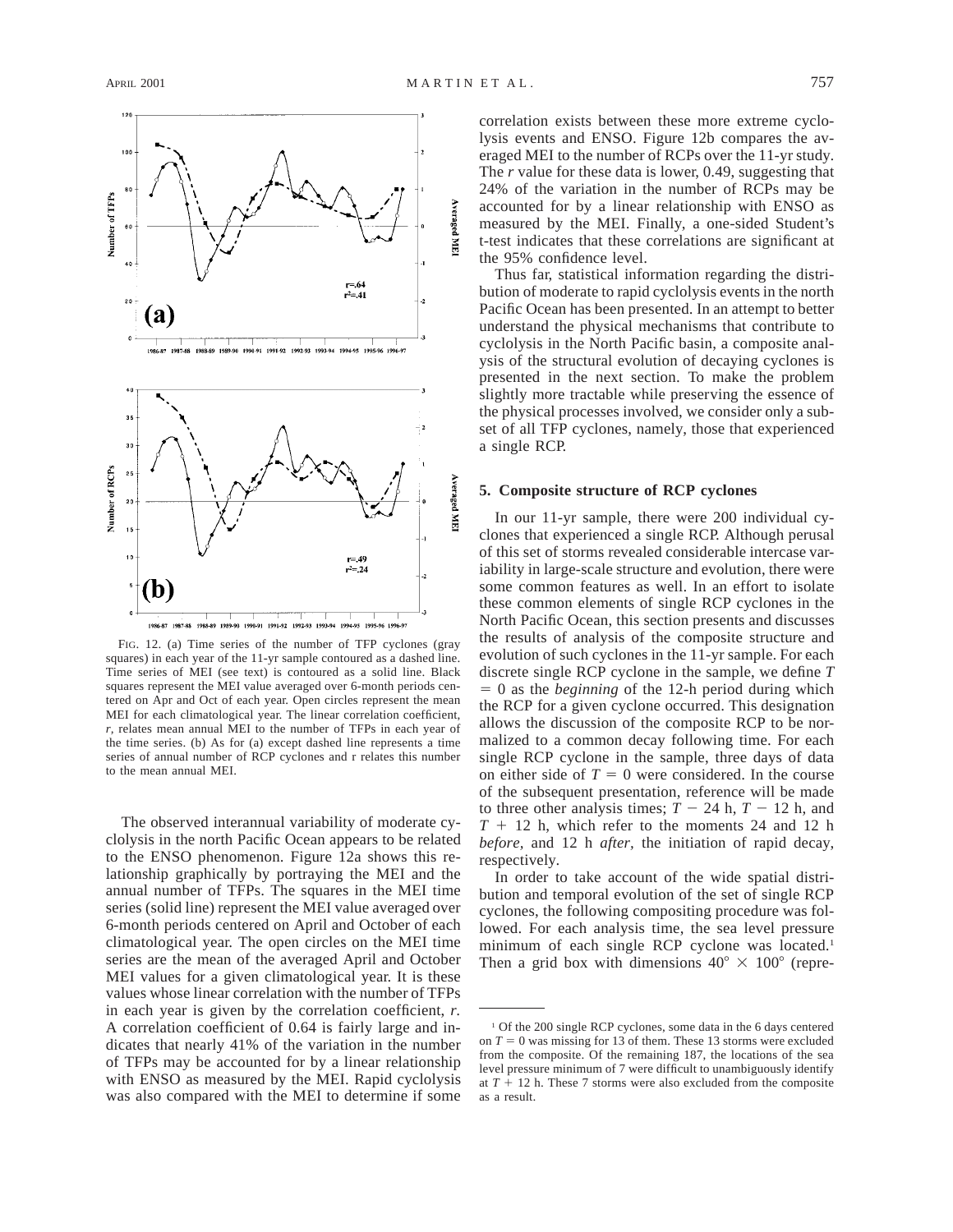

FIG. 13. (a) Sea level isobars (solid lines) and 1000-hPa potential temperature (dashed lines) for the composite RCP cyclone at  $T - 24$  h (see text for explanation). Isobars are labeled in hPa and contoured every 4 hPa. Potential temperature labeled in K and contoured every 3 K. The map background provides a scale only and implies nothing about the geographic distribution of the storms composing the composite cyclone. (b) As for (a) but for composite time  $T - 12$  h. (c) As for (a) but for composite time  $T = 0$ . (d) As for (a) but for composite time  $T + 12$  h.

senting a  $17 \times 41$  array of grid points) centered on the position of the sea level pressure minimum at that time was saved for each cyclone. The composite distribution of a given variable at each analysis time was then constructed by taking the 180-case average of that variable at each of the 697 grid points within the latitude–longitude grid box and then contouring those gridpoint values. The results are displayed on a map of the Pacific basin centered on  $56.3^{\circ}N$  (the average filling latitude for all RCPs). The geographical map is used as a background in order to provide a representative scale to the composite structures in the analysis; it is *not* meant to imply anything about the actual geographical distribution of the composite RCP cyclone.

# *a. RCP cyclone evolution from a traditional quasigeostrophic perspective*

The composite evolution of sea level pressure at 12-h intervals from  $T - 24$  h to  $T + 12$  h is shown in Fig. 13. It is immediately clear that RCP cyclones generally undergo a period of intensification between  $\overline{T}$  – 24 h and  $T - 12$  h (Figs. 13a,b). Though the composite method employed here undoubtedly smoothes away the details of lower-tropospheric frontal structure to a large degree, it is still apparent that this development period is associated with progress toward occlusion as evidence for the development of the characteristic lower-tropospheric occluded thermal ridge appears in Fig. 13b.

In the next 12 h, some robust filling occurs in the sea level pressure field as the 1000-hPa thermal field (which becomes cooler at the sea level pressure minimum) suggests a continuation of the occlusion process (Fig. 13c). By the end of the first 12 h of rapid decay, the sea level pressure minimum has increased dramatically and the composite thermal structure at 1000 hPa has relaxed as well. Note that, by this time, the cyclone center is located deeper into the cold air north and west of the triple point (approximately the poleward bulge of the 276 K isentrope) (Fig. 13d).

This surface evolution is accompanied by an equally compelling composite evolution at 500 hPa (Fig. 14). At  $T - 24$  h a well-developed, slightly negatively tilted trough in the geopotential height exists in the composite with the sea level pressure minimum located just downstream of the maximum curvature region (Fig. 14a). Twelve hours later, at  $T - 12$  h, the upper trough axis has become more negatively tilted and the sea level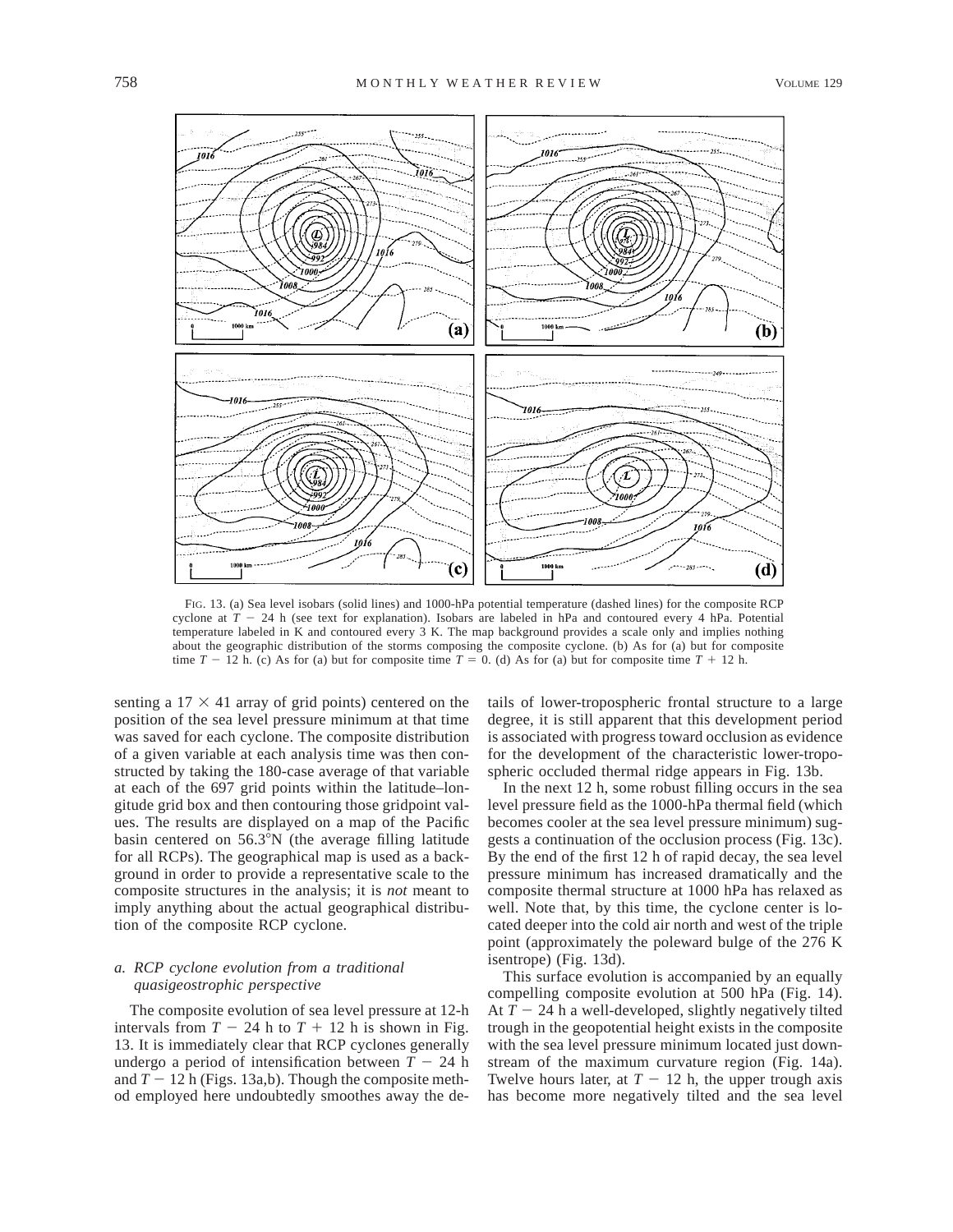

FIG. 14. (a) 500-hPa geopotential height (dark solid lines) and sea level isobars (light dashed lines) for the composite RCP cyclone at  $T - 24$  h. Geopotential height is labeled in m and contoured every 60 dm. Isobars are labeled in hPa and contoured every 4 hPa to a maximum of 1000 hPa. (b) As in (a) but for composite time  $T - 12$  h. (c) As in (a) but for composite time  $T = 0$ . (d) As in (a) but for composite time  $T + 12$  h.

pressure minimum has drawn closer to the trough axis (Fig. 14b), again, characteristic of an occluding cyclone. By  $T = 0$  the sea level pressure minimum lies directly beneath the 500-hPa geopotential height minimum of an even more negatively tilted trough (Fig. 14c). An astounding transformation in the geopotential height field occurs in the next 12 h, during the RCP. The radius of curvature of streamlines increases dramatically while the 500-hPa geopotential gradient weakens south of the sea level pressure minimum (Fig. 14d). This rapid flattening of the 500-hPa trough–ridge couplet, which had been amplifying up to the commencement of cyclone decay, is suggestive of a rapid decrease in the uppertropospheric divergence downstream of the upper trough axis (i.e., to the northeast of the sea level pressure minimum). Such a circumstance, occurring immediately after the surface cyclone reaches its maximum intensity, provides the key ingredient for the subsequent rapid cyclolysis at the surface. As the surface cyclone reaches its greatest intensity, presumably so does the lower-tropospheric mass convergence into it, forced by friction in the boundary layer. With the abrupt reduction in cyclonic curvature and, consequently, in the mass divergence aloft, the accumulating mass in the lower troposphere is less efficiently evacuated from the column and the sea level pressure (SLP) rises rapidly as a result. It is interesting to note that the antecedent decay of the upstream ridge evident in Fig. 14 is consistent with the recent analyses by Chang (2000) concerning wave packet propagation and its role in the cyclone life cycle.

Additional evidence for the effect of rapid changes in the mid- and upper troposphere on surface cyclone decay is given in Fig. 15, which shows the composite evolution of the 1000–500-hPa column averaged **Q**-vector divergence. At  $T - 24$  h significant column averaged **Q**-vector convergence was in place just north of the composite SLP minimum (Fig. 15a). During the subsequent 12 h of development, the **Q**-vector convergence maximum remained vigorous (Fig. 15b) and similarly positioned with respect to the SLP minimum. Convergence of the **Q** vector is associated with upward vertical motion (Hoskins et al. 1978) and therefore Figs. 15a and 15b are consistent with the development of the composite RCP cyclone observed in this predecay phase of the life cycle. At the commencement of cyclone decay  $(T = 0,$  Fig. 15c) the position of the SLP minimum nearly straddled the dipole of **Q**-vector convergence/ divergence. As the amplitude of the upper wave rapidly waned in the ensuing 12 h, the magnitudes of the **Q**-vector convergence/divergence were dramatically reduced.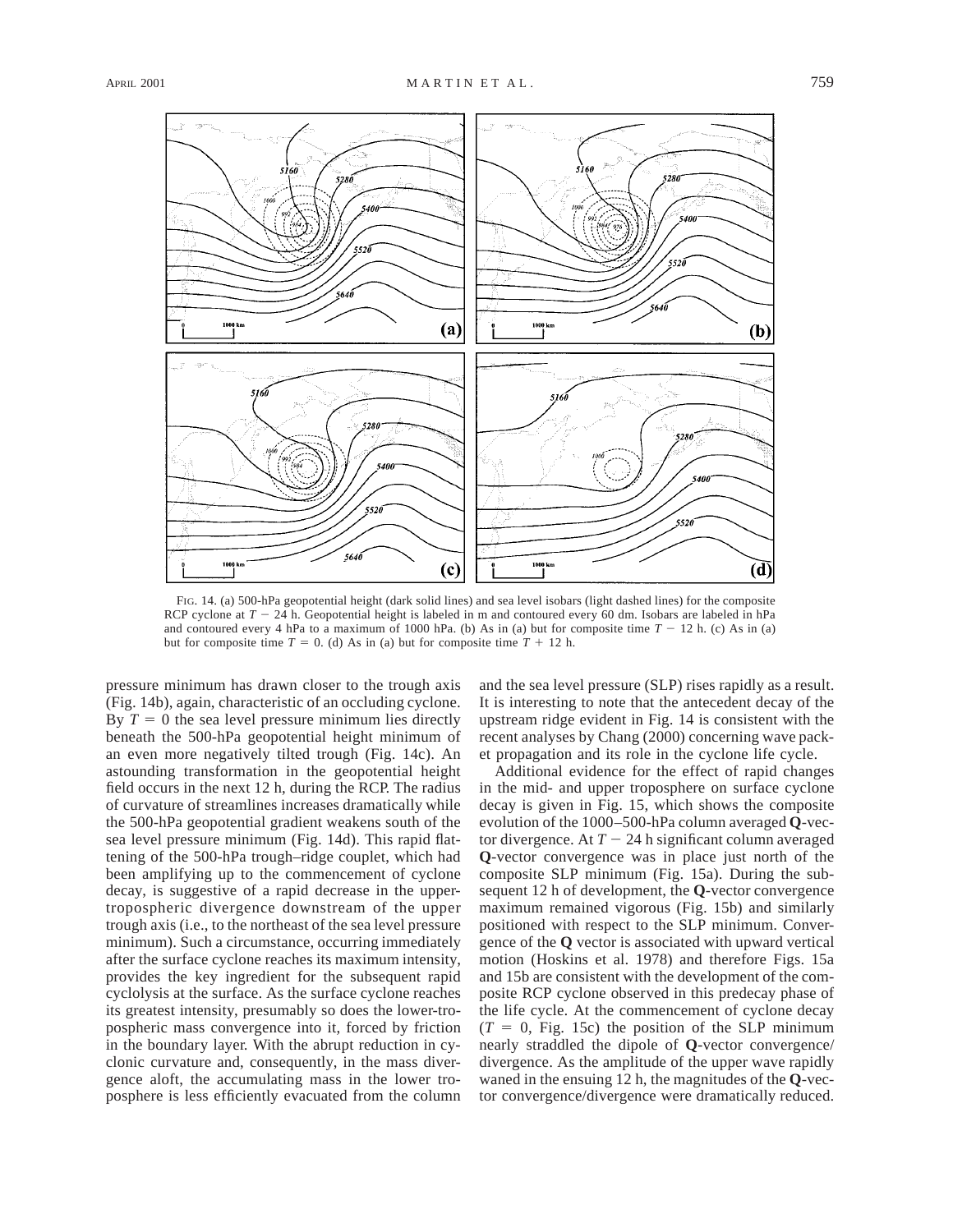

FIG. 15. (a) 1000–500-hPa column averaged  $-2\nabla \cdot \mathbf{Q}$  and sea level pressure for the composite RCP cyclone at *T*  $-$  24 h. **Q**-vector convergence (dashed lines) contoured and shaded in units of m kg<sup>-1</sup> s<sup>21</sup> every  $-4 \times 10^{-16}$  m kg<sup>-1</sup>  $s^{-1}$  beginning at  $-4 \times 10^{-16}$  m kg<sup>-1</sup> s<sup>-1</sup>. **Q**-vector divergence (solid lines) contoured in units of m kg<sup>-1</sup> s<sup>-1</sup> every 4  $\times$  10<sup>-16</sup> m kg<sup>-1</sup> s<sup>-1</sup> beginning at 4  $\times$  10<sup>-16</sup> m kg<sup>-1</sup> s<sup>-1</sup>. Sea level isobars (gray solid lines) labeled in hPa and contoured every 4 hPa with a maximum of 1000 hPa. (b) As in (a) but for composite time  $T - 12$  h. (c) As in (a) but for composite time  $T = 0$ . (d) As in (a) but for composite time  $T + 12$  h.

By  $T + 12$  h the magnitude of the **Q**-vector divergence was larger than the convergence. The rapidly filling SLP minimum was located at the center of this divergence– convergence couplet (Fig. 15d).

Thus, we suggest that the decay of the composite RCP cyclone resulted from significant decay of the upperlevel wave in combination with lower-tropospheric mass convergence in the friction layer. The magnitude of the frictional lower-tropospheric mass convergence was controlled by the intensity of the sea level pressure minimum and, thus, was maximized just before cyclone decay began. With the deamplification of the uppertropospheric trough–ridge couplet, forcing for upward vertical motion, which normally sustains surface cyclone intensity, was abruptly diminished as indicated by the rapid reduction in magnitude of the column averaged  $\nabla \cdot \mathbf{Q}$  during decay. Every intense surface cyclone experiences frictionally induced mass convergence in the boundary layer, but only a small subset of these storms decay rapidly. It is reasonable to conclude, therefore, that the distinguishing physical factor in rapid cyclolysis events is the significant and abrupt decay of the upperlevel trough–ridge structure. The composite analysis

also reveals that these decay events are characterized by an upper-level wave that, though initially located to the west of the surface cyclone, is eventually located to the east of the surface feature. This observed change in the vertical phase tilt of the upper and lower circulation centers placed the surface cyclone center between the weakening upward and downward vertical motion forcing centers. By the time of most rapid decay there was no net forcing for upward vertical motion over the cyclone center. The evolution of this phase tilt and its role in the composite rapid cyclolysis process are next considered from the complementary potential vorticity (PV) perspective.

### *b. PV perspective of the composite evolution*

In their comprehensive review of potential vorticity and its applications to the diagnosis of midlatitude weather systems, Hoskins et al. (1985) suggested that baroclinic development results from the favorable superposition of a tropopause level PV anomaly and a near-surface potential temperature  $(\theta)$  anomaly of like sign. When the tropopause PV anomaly is located up-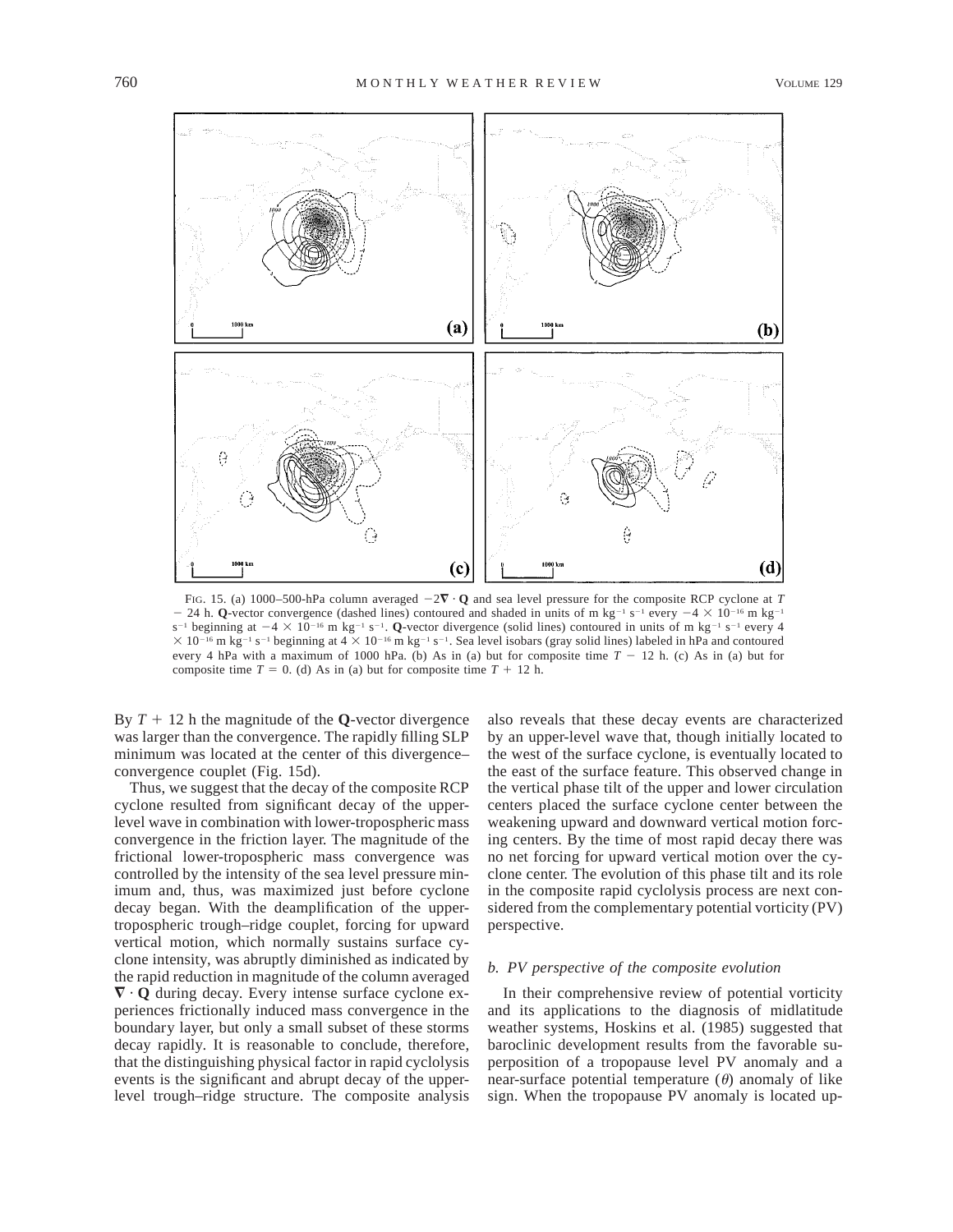

FIG. 16. (a) 200-300-hPa positive perturbation potential vorticity (PV), and 1000 hPa potential temperature ( $\theta$ ) perturbations for the composite RCP cyclone at  $T - 24$  h. PV perturbations shaded at intervals of 0.25 PVU (1 PVU  $= 10^{-6}$  m<sup>2</sup> K kg<sup>-1</sup> s<sup>-1</sup>) beginning at 0.25 PVU. Thick solid (dashed) lines are positive (negative) 1000-hPa  $\theta$  perturbations labeled in K and contoured every 0.5 (-0.5) K beginning at 0.5 (-0.5) K. Thin dashed lines are composite 1000hPa  $\theta$  labeled and contoured as in Fig. 13. See text for explanation of how perturbation quantities are calculated. Cross section along line A–A' is shown in Fig. 17a. (b) As in (a) but for composite time  $T - 12$  h. Cross section along line B–B<sup> $\prime$ </sup> is shown in Fig. 17b. (c) As in (a) but for composite time  $T = 0$ . Cross section along line C–C $\prime$  is shown in Fig. 17c. (d) As in (a) but for composite time  $T + 12$  h. Cross section along line D–D' is shown in Fig. 17d.

shear (i.e., upwind in a thermal wind sense) of the surface  $\theta$  anomaly, the circulation associated with each can act to lock them into a favorable westward tilted structure that allows the circulation associated with each anomaly to amplify the other. It was also suggested that superposition of one anomaly on the other results in an enhanced circulation as the discrete circulations associated with the two anomalies sum to a grander total.

In this portion of the analysis, composite *anomalies* in the 200–300-hPa layer averaged PV and 1000-hPa  $\theta$ were considered. The anomalies for an individual case were calculated using a 6-day time mean, centered at *T*  $= 0$ , for that case. This single-case time mean was then subtracted from the instantaneous PV  $(\theta)$  values for that case at each analysis time to generate single-case anomalies at each time. The 180 single-case anomalies at a given time were then averaged to get the composite anomaly at that time.

Figure 16 shows the positive near-tropopause PV anomalies and the 1000-hPa  $\theta$  anomalies for four times in the composite evolution of the RCP cyclones. At *T*

 $-24$  h (Fig. 16a) a modest, rather elongated composite upper PV anomaly was located just upstream of the 1000-hPa thermal ridge that represented the positive 1000-hPa  $\theta$  anomaly (the 1000-hPa  $\theta$  is also included in Fig. 16). Note the SLP minimum at this time was located near the point where the upper PV and lower  $\theta$ anomalies intersected in the horizontal plane. It is clear that the upper PV anomaly at  $T - 24$  h was positioned so that its associated circulation was acting to intensify the lower boundary  $\theta$  anomaly. There was no significant vertical superposition of the two anomalies at this time.

Twelve hours later, at  $T - 12$  h, the upper PV feature was slightly more anomalous and the circulation associated with it had further distorted the 1000-hPa  $\theta$  field, rotating the  $\theta$  anomaly in the process (Fig. 16b). At this time the SLP minimum was more intense, reflective of the more substantial superposition of the upper and lower PV anomalies. The requisite phase tilt for further amplification was still evident as the upper anomaly center remained to the southwest of the lower  $\theta$  anomaly. By  $T = 0$  the lower  $\theta$  anomaly remained robust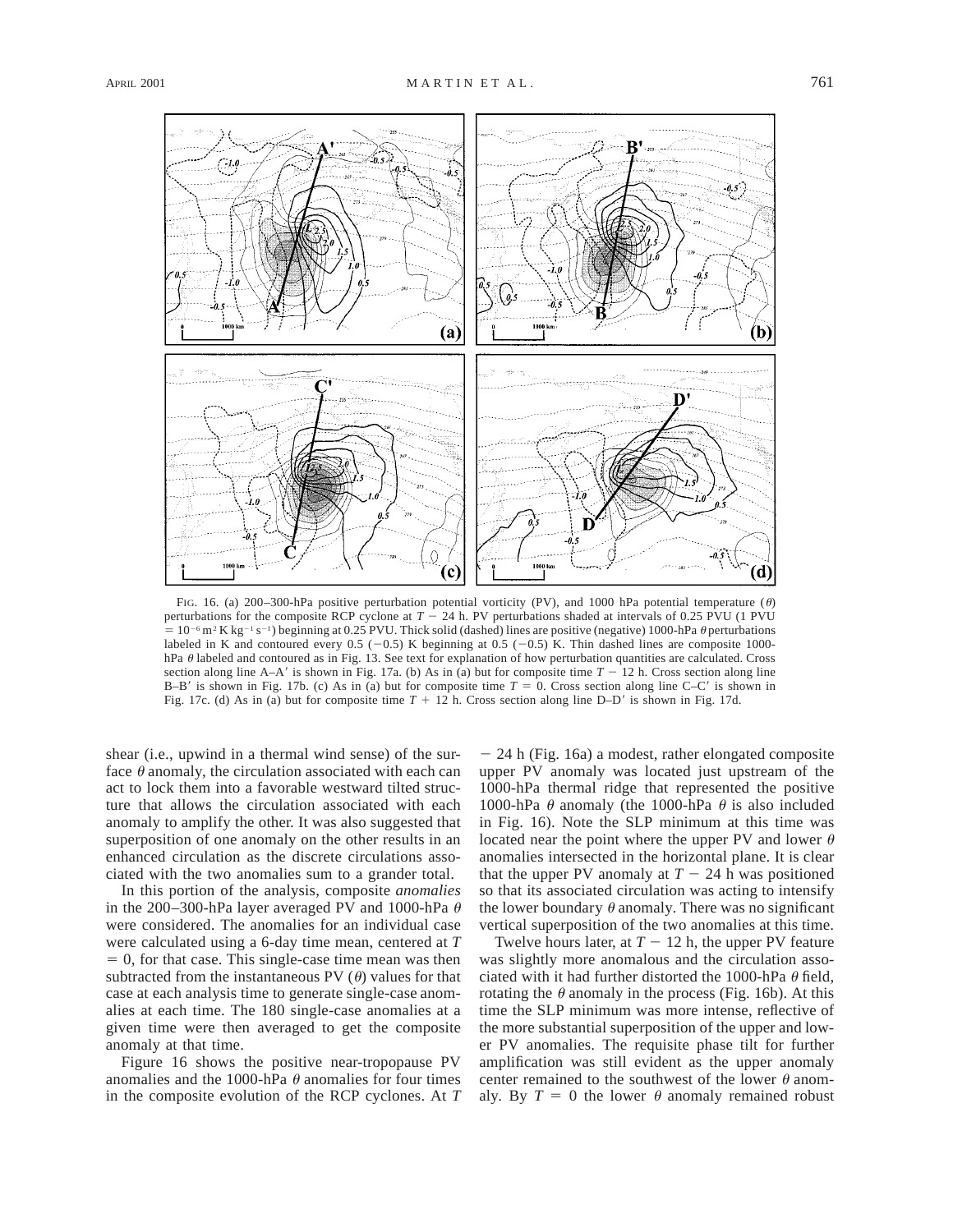

FIG. 17. (a) Vertical distribution of the composite, perturbation PV along line A–A' in Fig. 16a for composite time *T* 2 24 h. Unshaded (shaded) area represents positive (negative) PV perturbations, labeled in PVU and contoured with solid (dashed) lines. Thick solid line is the axis of maximum PV perturbation in the vertical. "W" indicates position of the 1000-hPa  $\theta$  anomaly. (b) As in (a) but for composite time  $T - 12$  h along line B–B' in Fig. 16b. (c) As in (a) but for composite time  $T = 0$  along line C–C' in Fig. 16c. (d) As in (a) but for composite time  $T + 12$  h along line  $D-D'$  in Fig. 16d.

and had rotated farther to the west as the near-tropopause PV feature became more anomalous (Fig. 16c). The upper PV and lower  $\theta$  anomalies were nearly completely superposed at this time, though the circulation associated with the upper anomaly was no longer positioned so as to amplify the near-surface  $\theta$  anomaly. Finally, at  $T + 12$  h the upper PV anomaly had substantially weakened, as had the lower boundary  $\theta$  anomaly (Fig. 16d). By  $T + 24$  h (not shown) the upper PV anomaly had shriveled to less than half of its value at  $T + 12$  h and the 1000-hPa  $\theta$  anomaly also continued to erode with its maximum heading south-southeastward away from the upper PV feature.

The evolution of the vertical phase tilt of the composite disturbance is portrayed in Fig. 17 using vertical cross sections of PV anomalies cut along the lowertropospheric shear in the vicinity of the maximum upper-level PV anomaly at each of the four analysis times. These sections were constructed, one for each analysis time, by averaging all 180 single-case PV anomaly cross sections at the given analysis time along the indicated lines in Fig. 16. It is clear that at  $T - 24$  h the axis of maximum positive PV perturbation had an upshear tilt with height (Fig. 17a). As the composite cyclone developed in the ensuing 12 h, the tilt remained upshear while a more substantial lower-tropospheric PV anomaly developed (Fig. 17b). By the onset of cyclone decay the positive PV anomaly axis exhibited a slight but noticeable downshear tilt with height in the mid- and upper troposphere while the magnitude of the lower-tropospheric PV anomaly had decreased (Fig. 17c). Finally, at  $T + 12$  h the positive PV anomaly axis exhibited strong downshear tilt in the mid- and upper troposphere and extremely small values in the lower troposphere (Fig. 17d). Also, by this time the tropopause-level PV anomaly was downshear of the surface warm anomaly. Such a vertical structure is characteristic of decaying baroclinic disturbances; as the PV anomalies become "attenuated" (i.e., move farther apart from one another) the system as a whole weakens. The rapidity of the increase in the along-shear slope of the positive PV anomaly axis in the mid- and upper troposphere between  $T = 0$  and  $T + 12$  h would appear to be a gauge of the rapidity of surface cyclolysis.

Thus, the composite period of rapid decay at sea level began with the upper-level PV and near-surface  $\theta$  anomalies nearly vertically superposed. A slight downshear phase tilt to the mid- and upper-tropospheric PV anom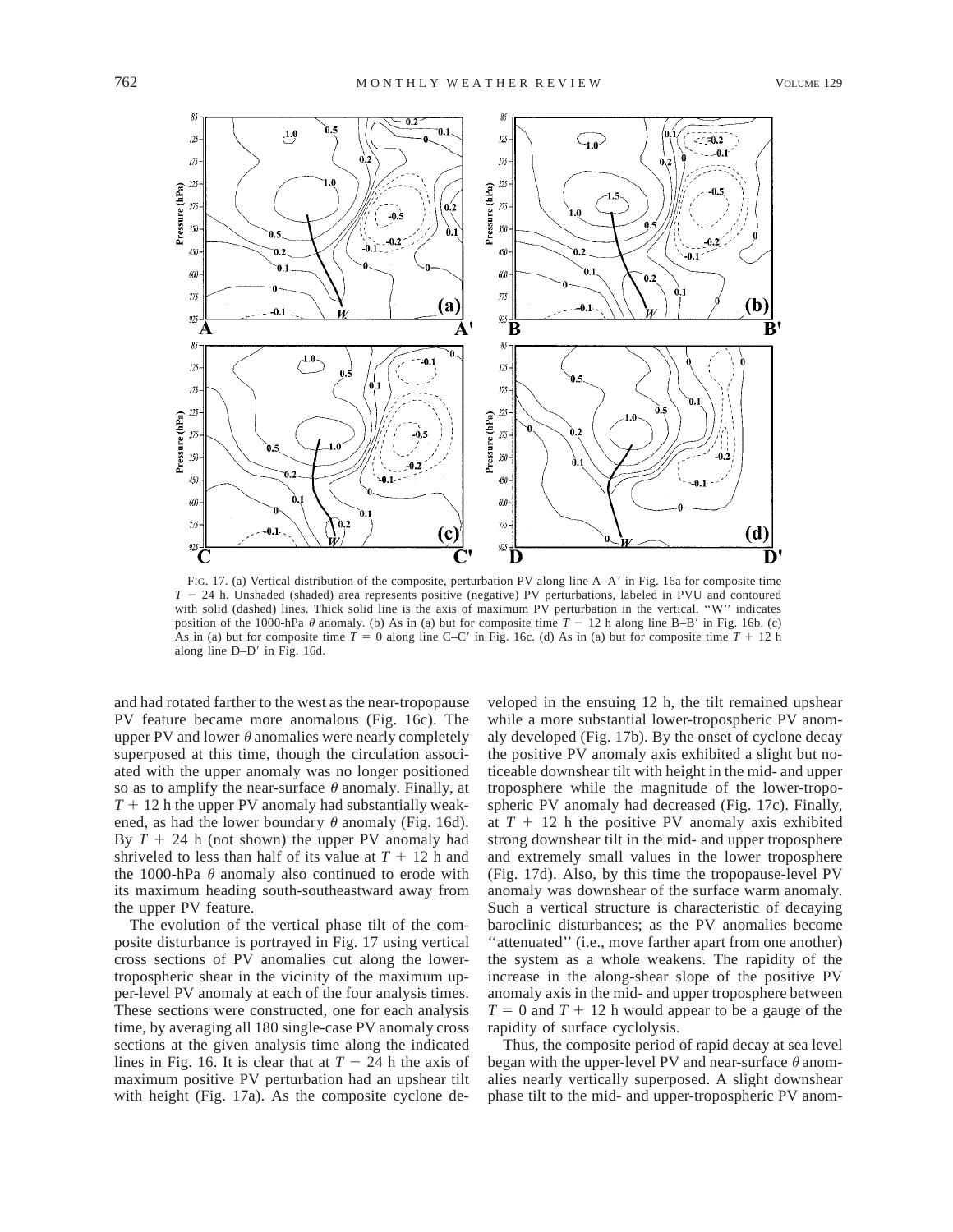aly axis was noted. By  $T + 12$  h the upper PV anomaly was located downshear of the near surface warm anomaly. This downshear tilt was conducive to a deamplification of both anomalies during the 12-h period of rapid decay. It is hypothesized that the deintensification of these anomalies, combined with the acquisition of a slightly downshear tilt, resulted in a rapid decrease in circulation associated with the SLP minimum. This decrease in circulation was manifest as a rapid rise in SLP: a rapid cyclolysis period. We are currently undertaking a piecewise PV inversion analysis to quantitatively examine aspects of the evolution suggested by the present analysis.

### **6. Discussion and conclusions**

Understanding of the life cycle of extratropical cyclones stands as one of the major achievements of synoptic–dynamic meteorology in the past century. Comprehensive knowledge of this life cycle must account not only for the origin of cyclones (cyclogenesis) and the structural transformations they undergo during development, but also for their inevitable decay (cyclolysis). Historically, the process of cyclolysis has been little studied and thus our knowledge of the cyclone life cycle, though considerable, remains incomplete.

As a step toward remedying this situation, in this paper we have examined a continuous 11-yr sample of extratropical cyclones in the North Pacific Ocean in order to 1) construct a synoptic climatology of moderate to rapid surface cyclolysis in the region, and 2) examine the composite synoptic-scale evolution of particularly extreme cyclolysis events. The climatology presented here was constructed by manually identifying and tracking all closed contour minima in sea level pressure according to a method outlined in section 3. The powerful and more flexible objective cyclone identification and tracking method, based upon areal measure of circulation, developed by Sinclair and collaborators (Sinclair 1994, 1995, 1996, 1997; Kidson and Sinclair 1995) was not available for our analysis. Their method was developed in part to minimize several potential pitfalls of using sea level pressure minima to *objectively* track cyclones, such as the biased counting of slow moving and/ or deep cyclones. The labor intensive, manual perusal of data employed here ensures that every sea level pressure minima that was resolved by the 12-h data was assessed to determine whether or not it met the filling criteria necessary to be included in the climatology.

An additional potential problem arises when drastic changes in minimum sea level pressure are not accompanied by circulation changes. Sinclair (1997) illustrates a case in which a cyclonic disturbance crosses a substantial climatological sea level pressure gradient and experiences a rapid reduction in its central pressure, suggestive of rapid development (see Fig. 3 of Sinclair 1997). Despite this apparent development, the intensity of this storm, as measured by circulation, remained constant throughout the episode. This type of error, however, seems particularly likely to occur in the Southern Hemisphere, where the winter is characterized by a significant climatological sea level pressure gradient between  $40^{\circ}$  and  $60^{\circ}$ S. In the present study, cyclone propagation across the climatological sea level pressure gradient in the Gulf of Alaska (isobars describing this field are included in Figs. 9 and 11) accounts for, at most, 3 hPa of filling in 12 h, based upon climatological cyclone velocities in the area obtained from Fig. 9c of Sinclair (1997). Thus, the methodical, subjective identification and tracking method used in this study does not suffer from the above concerns.

Based upon a census of all 12-h periods of Lagrangian sea-level pressure rise in a single season, we defined a threshold filling period, or TFP (rapid cyclolysis period, or RCP), as a 12-h period during which the sea level pressure minimum associated with a cyclone increased by at least 9 (12) hPa. The TFP events were considered moderate cyclolysis events and were found to be relatively rare. The even less common RCP events were considered examples of rapid cyclolysis. The frequency and geographical distribution of TFP and RCP cyclones exhibited considerable interannual variability with nearly all instances occurring north of  $45^{\circ}$ N. The cumulative geographical distribution of TFPs and RCPs revealed that both exhibited a primary maximum in the Gulf of Alaska and along the coast of British Columbia with a secondary maximum in the Bering Sea. It was revealed that cyclones that experience moderate to rapid cyclolysis tend to begin their decay phases at very low sea level pressures while the increase in monthly frequency of these cyclones was most abrupt during the autumnal transition to winter, especially so for TFP cyclones. Additionally, a considerable correlation between the number of TFP/RCPs in a given year and the strength and phase of the El Niño–Southern Oscillation (ENSO) as measured by the annual averaged multivariate ENSO index (MEI) suggests that TFP–RCP cyclones are more numerous in the northeast Pacific during an El Niño year.

In their examination of surface cyclone and anticyclone tracks, Wallace et al. (1988) noted that lowertropospheric decay over the North Pacific Ocean occurred in the exit regions of elongated maxima in the variance of the high-pass filtered geopotential, what they termed baroclinic waveguides, referred to as ''storm tracks'' by Blackmon et al. (1977). Not surprisingly, the TFP and RCP frequency maxima documented in the present study occur predominantly in the same region. A similar baroclinic waveguide exists in the Atlantic Ocean extending from the east coast of North America to near Iceland (see Fig. 19a of Wallace et al. 1988). A clear extension of the present study is to compile a similar synoptic climatology of moderate to rapid cyclolysis at the end of the North Atlantic waveguide. Given that its eastern end is not nearly as mountainous as the eastern end of the Pacific storm track, such a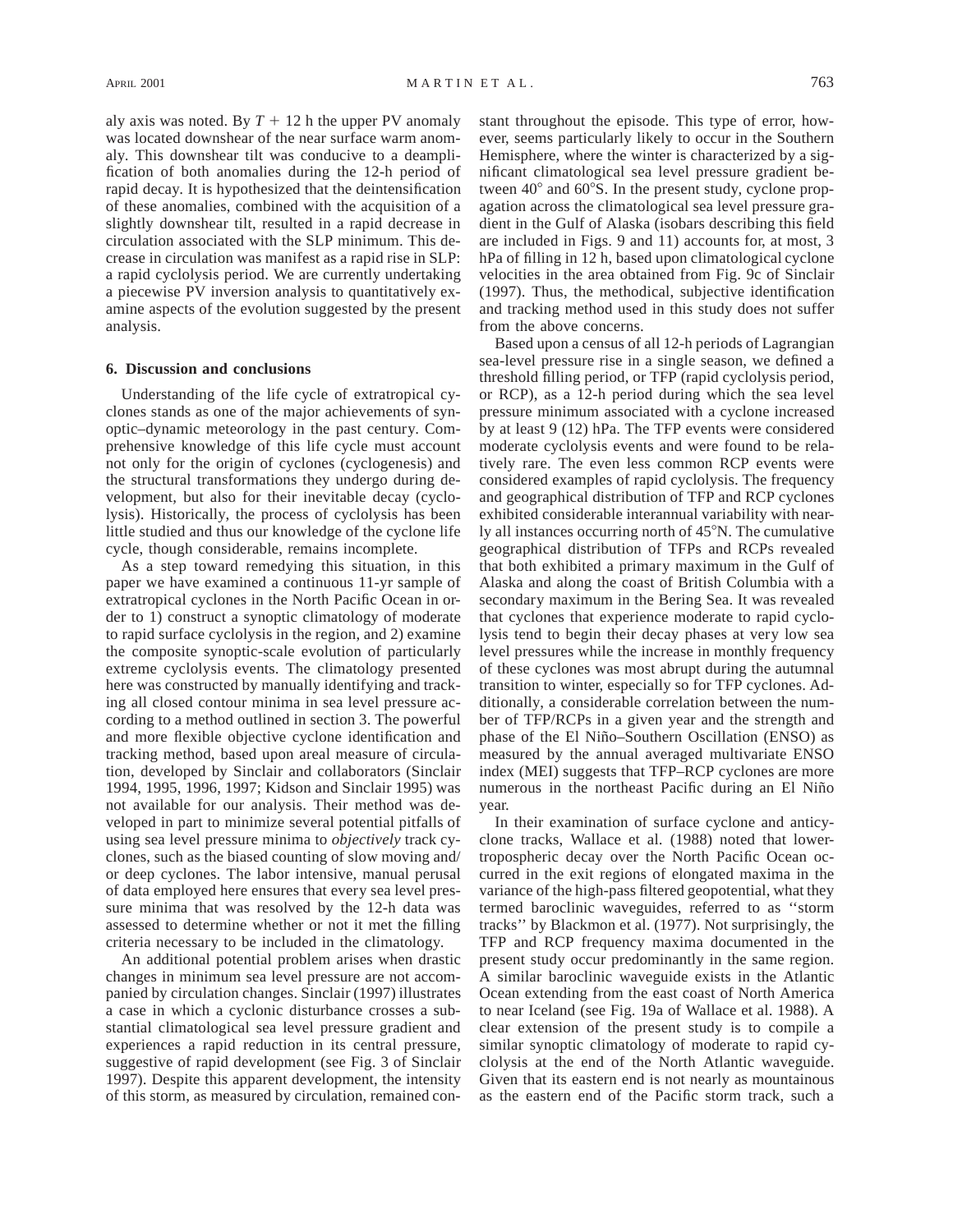companion analysis would help determine the relative influence of surface characteristics versus large-scale dynamics in forcing these extreme cyclolysis events. Construction of this synoptic climatology is currently under way.

In an attempt to better understand the synoptic settings within which RCP cyclones decay we considered the composite structure and evolution of 180 single RCP cyclones observed over the 11-yr period. This analysis revealed that a period of considerable intensification during the day prior to the onset of rapid decay was characteristic of these cyclones. The development was associated with an intensifying, increasingly negatively tilted 500-hPa trough upstream of the surface cyclone with significant column averaged **Q**-vector convergence to the northeast of the surface cyclone. The rapid decay was found to be coincident with an abrupt change in the 500-hPa flow manifested as a sudden decrease in amplitude of the geostrophic vorticity and the radius of curvature of the streamlines. This change was associated with an equally abrupt change in the magnitude of  $\nabla \cdot \mathbf{Q}$ in the column above the surface cyclone. Thus the composite analysis suggests that large-scale dynamical processes play a *primary* role in producing rapid cyclolysis events. A companion analysis of the composite evolution from a PV perspective revealed that a weakening of the upper- and lower-level PV anomalies and acquisition of a downshear vertical phase tilt were central to the subsequent rapid decay. The role of diabatically generated midtropospheric PV in the process of cyclolysis will be considered in future work.

In the course of constructing the composite analysis we noted that there appear to be differences between the composite structures of RCP cyclones observed in the Gulf of Alaska and those found in the Bering Sea. The physiography of these two regions is quite different as landfalling cyclones encounter mountainous terrain in the Gulf of Alaska region but considerably flatter terrain in the Bering Sea region. Thus, any differences in the regional composite structures might provide additional insight into the relative importance of surface processes in forcing rapid cyclolysis. We are currently undertaking a more detailed investigation of these regional differences and intend to compare them to similarly constructed composites of RCP cyclones in the North Atlantic, where orographic influences are presumably even weaker than in the Bering Sea region.

The composite negatively tilted, 500-hPa trough (which becomes progressively more negatively tilted with time) exhibits an upper-level evolution reminiscent of the so-called LC2 life cycle presented by Thorncroft et al. (1993, hereafter THM) in their examination of the influence of barotropic shear on the structure and evolution of baroclinic waves. They showed that cyclonic, meridional, barotropic shear in the zonal mean flow produced storms characterized by negatively tilted, cut-off upper-level PV waves. A large fraction of the TFP–RCP cyclones observed in the North Pacific Ocean in our

11-yr sample occurred during the warm phase of ENSO (El Niño). Recent work by M. A. Shapiro et al. (1999, personal communication) examined the effects of ENSO on extratropical life cycles in the North Pacific Ocean. They suggested that the different phases of ENSO impose different time mean meridional shears on the North Pacific wintertime atmospheric circulation by modulating the intensity and position of the seasonal time mean jet stream over the northeastern Pacific. They found that El Niño (La Niña) favors cyclonic, LC2-type (anticyclonic, LC1 type) breaking of upper-level PV waves in the region. Thus, our sample, which was taken over a period during which La Niña was rare, is consistent with their suggestion in that the composite reflects a bias toward LC2-like structures.

In terms of the actual cyclolysis, however, the observations presented here conflict with theoretical expectations based upon the idealized experiments of THM. In those experiments, the LC1 life cycle exhibited a much more rapid decrease in eddy kinetic energy than did the LC2 life cycle (see their Fig. 4). This result implies that rapid decay should be more likely in LC1 type storms. Our composite results, however, suggest that something different may be occurring in nature, at least in the North Pacific Ocean, where the composite 500-hPa evolution more closely resembles the LC2 life cycle, at least until the onset of rapid decay. Although some of this difference may arise from the artificial exclusion of diabatic and frictional processes in the idealized model, additional observational and theoretical research must be undertaken before moderate and rapid cyclolysis can be understood in the context of such life cycle experiments.

Given that the mean flow within which a cyclone develops affects its structural evolution, it is also likely that the mean flow affects aspects of its decay. Subsequent work will examine the heat and momentum fluxes associated with rapidly decaying cyclones in the North Pacific in order to determine the role these storms play in maintaining or altering the large-scale flow within which they progress through their life cycles. Finally, in order to more fully understand the nature of a single cyclolysis event, a detailed examination of the physical processes that conspire to produce an RCP is a necessary complement to the current work. Such an analysis is offered in Part II, where a case study of a particularly robust example of North Pacific cyclolysis is examined.

*Acknowledgments.* We would like to thank Drs. Michael Morgan and Gregory Postel for helpful comments during the course of this work. The thorough and constructive comments of Dr. John Nielsen-Gammon and an anonymous reviewer are also appreciated. This research was supported by the National Science Foundation under Grant ATM-9733127.

### **REFERENCES**

Baker, W. E., 1983: Objective analysis and assimilation of observational data from FGGE. *Mon. Wea. Rev.,* **111,** 328–342.